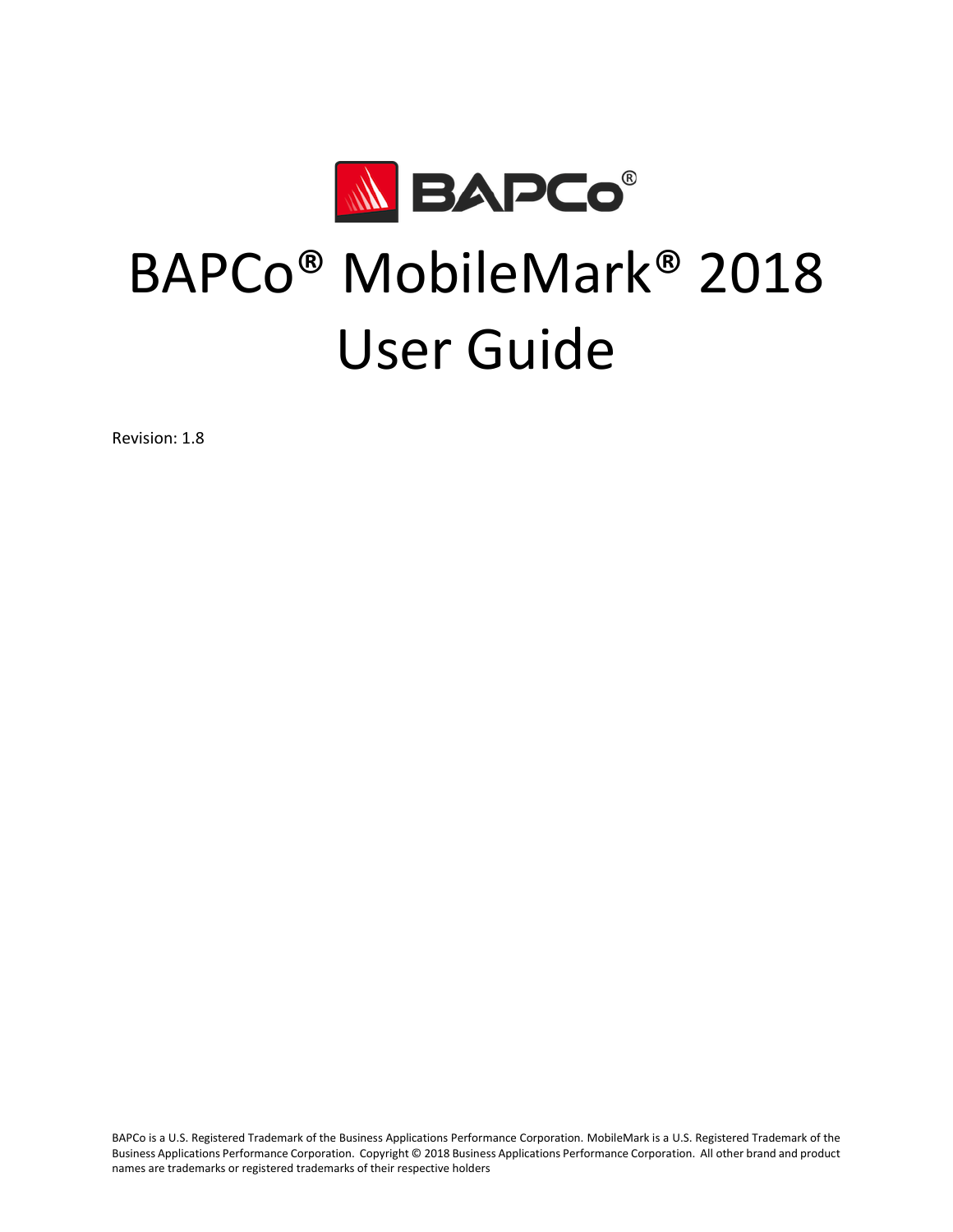

| BAPCo MobileMark 2018 User Guide<br>Page 2 of 38 |
|--------------------------------------------------|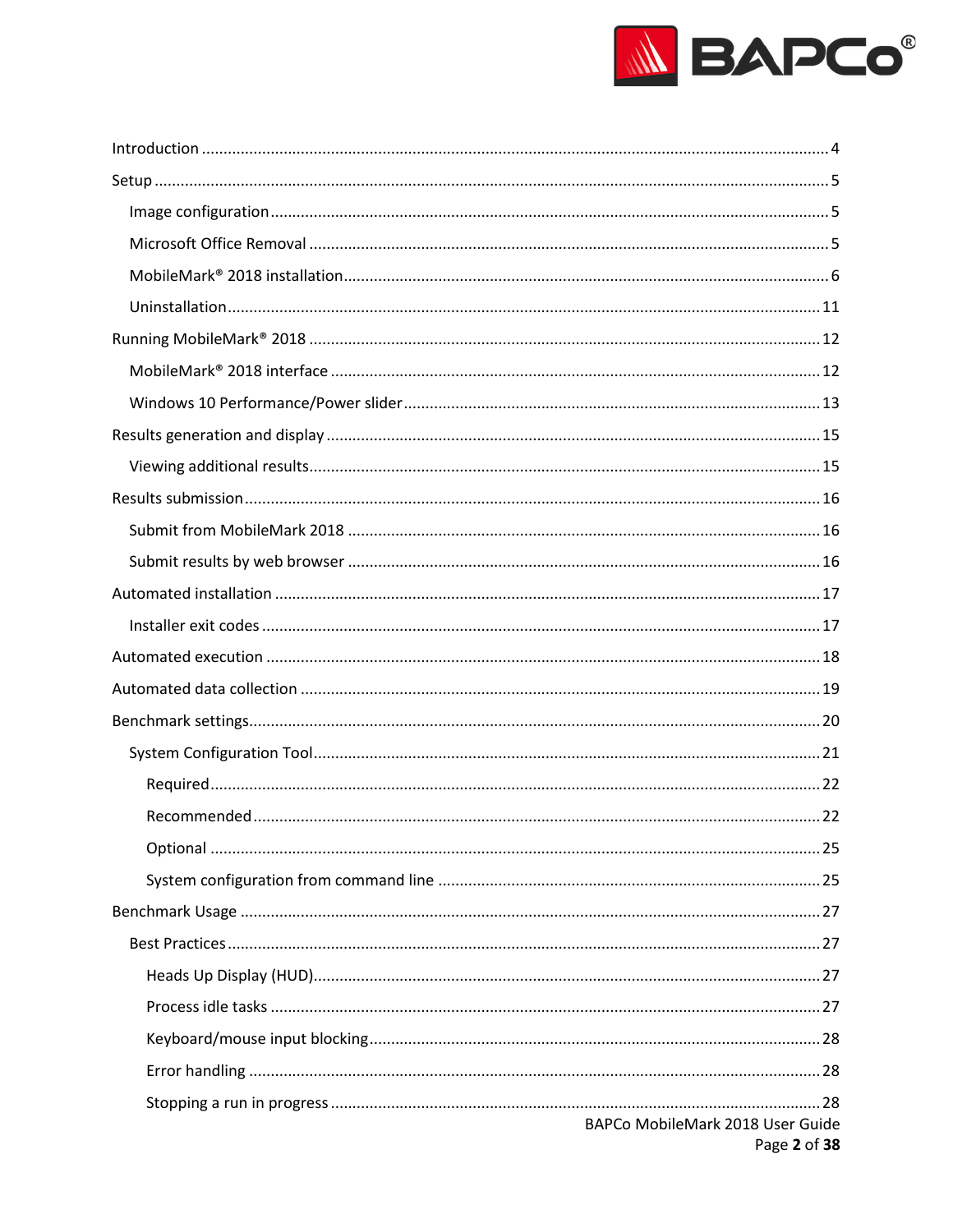## MA BAPCO®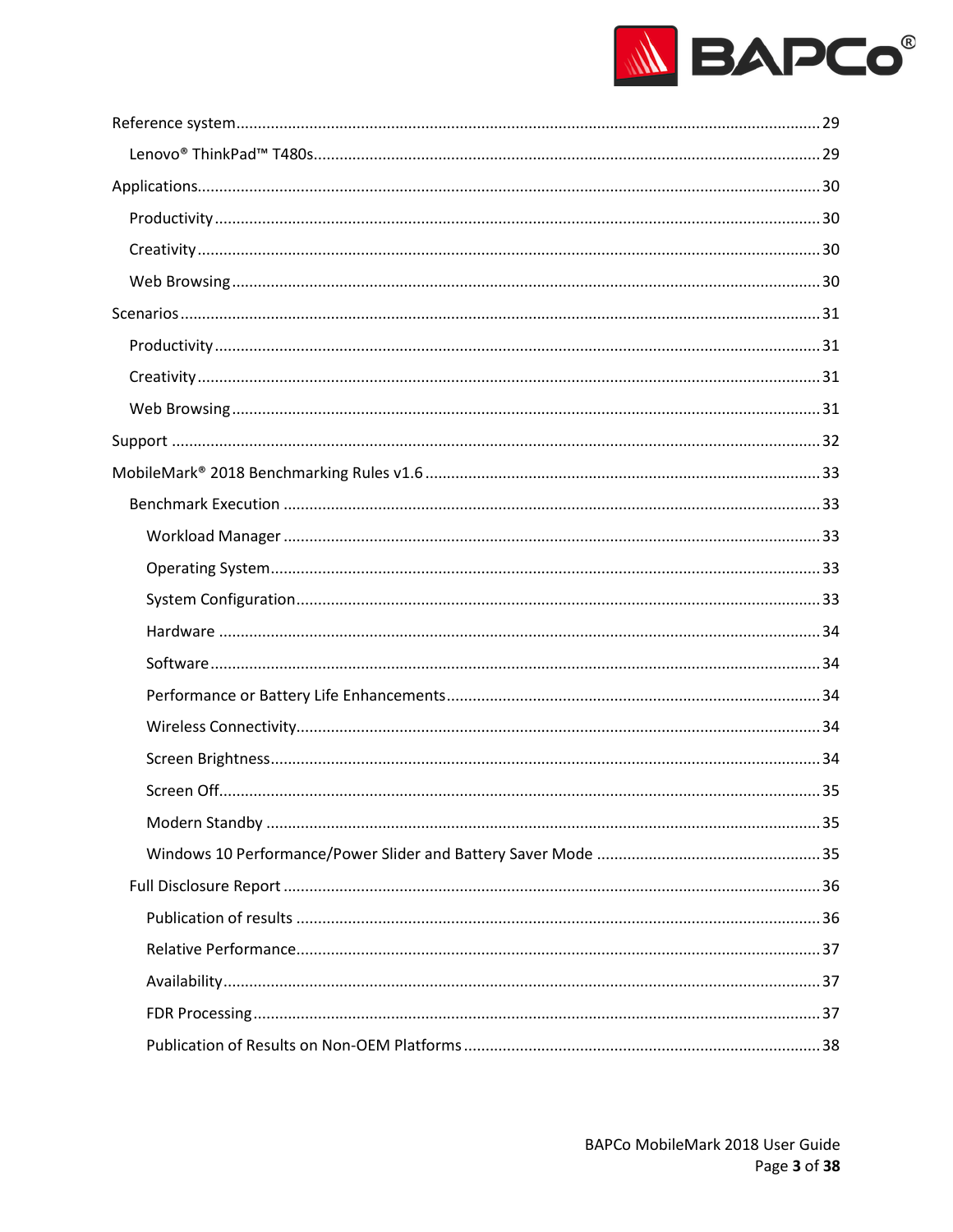

## <span id="page-3-0"></span>**Introduction**

MobileMark® 2018 is an application-based, performance-qualified battery life benchmark designed to assist users in making PC purchasing decisions.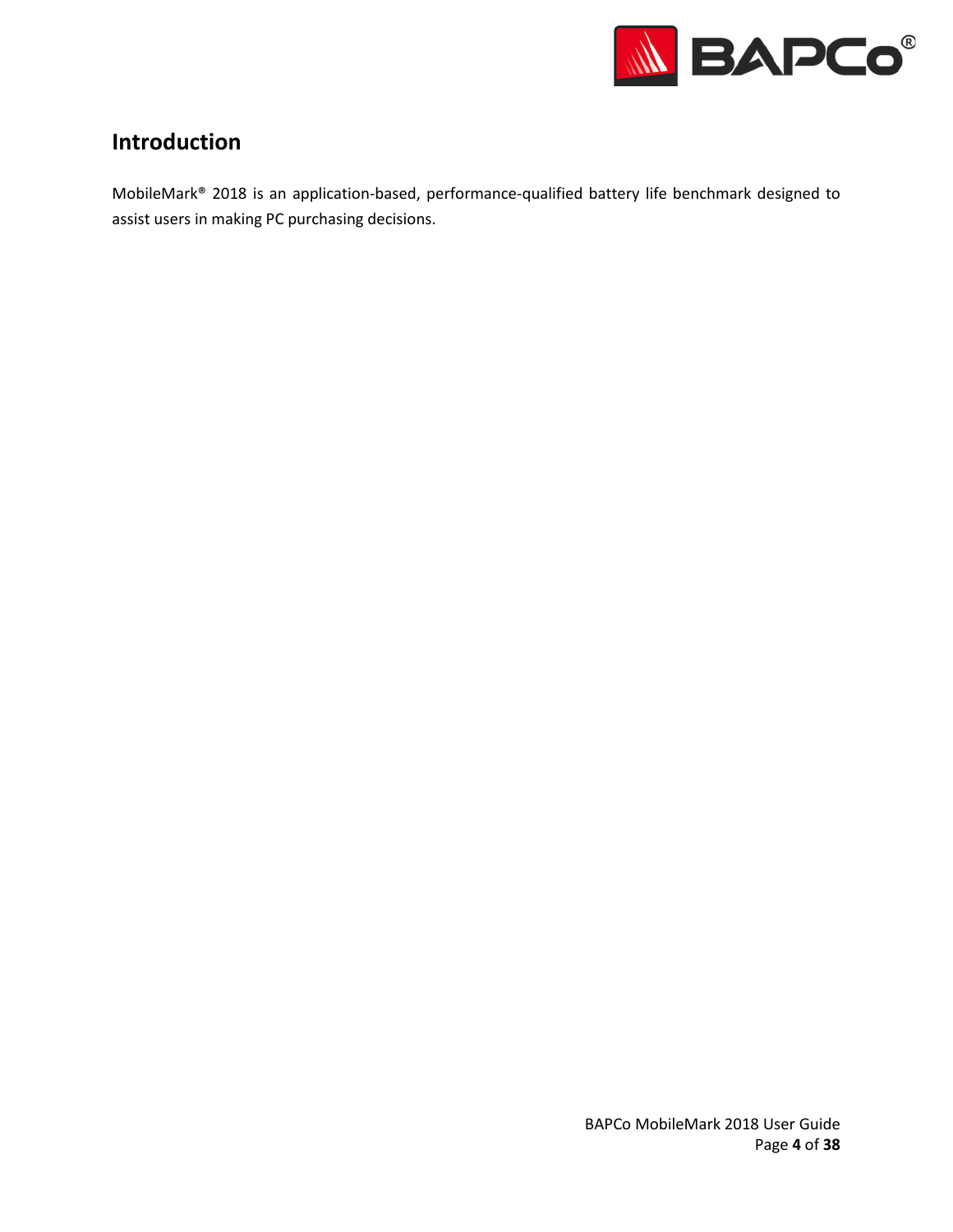

## <span id="page-4-0"></span>**Setup**

Before attempting to install or run MobileMark 2018, verify that the test system meets the recommended minimum system configuration for running the benchmark.

- **CPU**: 1.5 GHz AMD® or Intel® dual-core processor
- **RAM:** 4 GB
- **HDD/SSD:** 25 GB of free space on the primary drive
- **Operating System:** Microsoft® Windows® 10 64-bit
- **Resolution:** 1280x800 or 1366x768
- **Graphics:** DirectX 10 compatible
- **Network:** Associate to Wi-Fi network, without Internet access

## <span id="page-4-1"></span>**Image configuration**

For best results, MobileMark 2018 should be installed to a clean instance of a supported operating system, with updated hardware drivers. See the Applications section for a list of application software installed by the benchmark. MobileMark 2018 includes an integrated configuration tool that will automate making changes to the system in preparation for running the benchmark. See the **SYSTEM C[ONFIGURATION](#page-20-0) TOOL** section for more information on image configuration.

• Administrative rights: An account with administrative privileges is required. The same account must be used to install and run MobileMark 2018.

## <span id="page-4-2"></span>**Microsoft Office Removal**

MobileMark 2018 installs a copy of Microsoft Office 2016. All traces of Office, including UWP Office app and/or Office 365 installations must be removed from the system before attempting to install MobileMark 2018. Neglecting to remove an existing Office installation will cause installation failures.

Follow the instructions at th[e Microsoft Office removal tool](https://support.office.com/en-us/article/uninstall-office-from-a-pc-9dd49b83-264a-477a-8fcc-2fdf5dbf61d8?ui=en-US&rs=en-US&ad=US) page to remove your version of Office.

Remove any Office UWP apps

- o Open PowerShell as administrator: Hit Windows+X, and then choose the "Windows PowerShell (Admin)" option from the Power User menu.
- $\circ$  At the PowerShell prompt, type the following command and press Enter after each command to remove pre-installed apps that may interfere with benchmark execution on the system under test:
	- Get-AppxPackage \*officehub\* | Remove-AppxPackage
	- Get-AppxPackage \*OneNote\* | Remove-AppxPackage
	- Get-AppxPackage \*Office\* | Remove-AppxPackage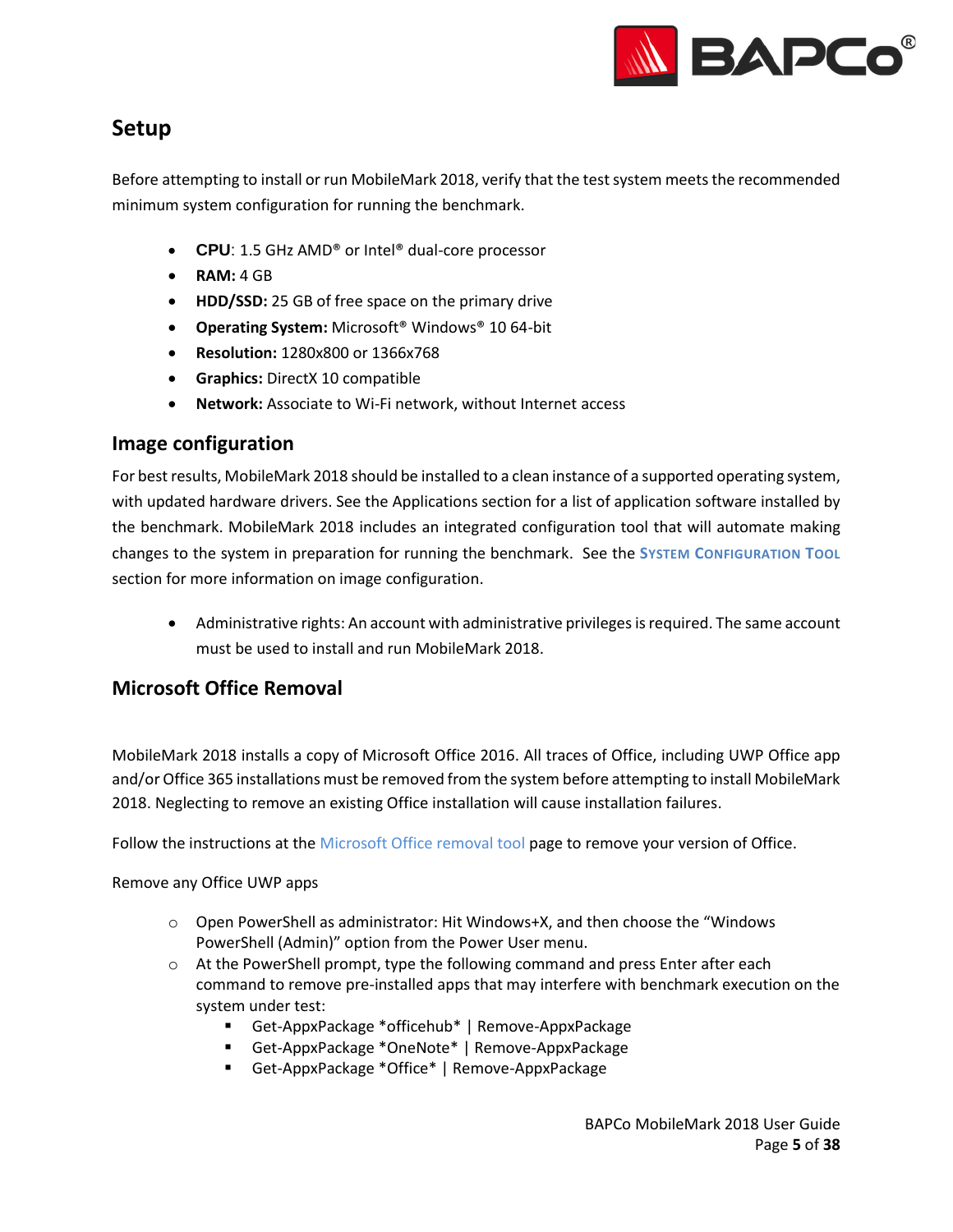

## <span id="page-5-0"></span>**MobileMark® 2018 installation**

**Please use disk image software to make a backup of the disk prior to installation of MobileMark 2018. Although uninstallation is supported, BAPCo recommends making a backup of your image before installing MobileMark 2018.**

Please be sure the test image is free of any known conflicting software before attempting installation. This list includes but may not be limited to any of the applications that will be installed by the benchmark. See the **A[PPLICATIONS](#page-29-0)** section for the list of applications that MobileMark 2018 installs and/or uses.

Follow these steps to install MobileMark 2018:

- 1) Download MobileMark 2018 from the BAPCo store.
	- a. Make a backup copy of the download zip to a USB key or other external drive for safe keeping.
- 2) Unpack the benchmark files.
	- a. Create a folder called MobileMark2018 and unpack the contents of the store download.
- 3) Using Windows Explorer, navigate back to the Disc1 folder created in Step 2.
- 4) Double click on the file named MobileMark2018 setup.exe and follow the prompts to complete the installation.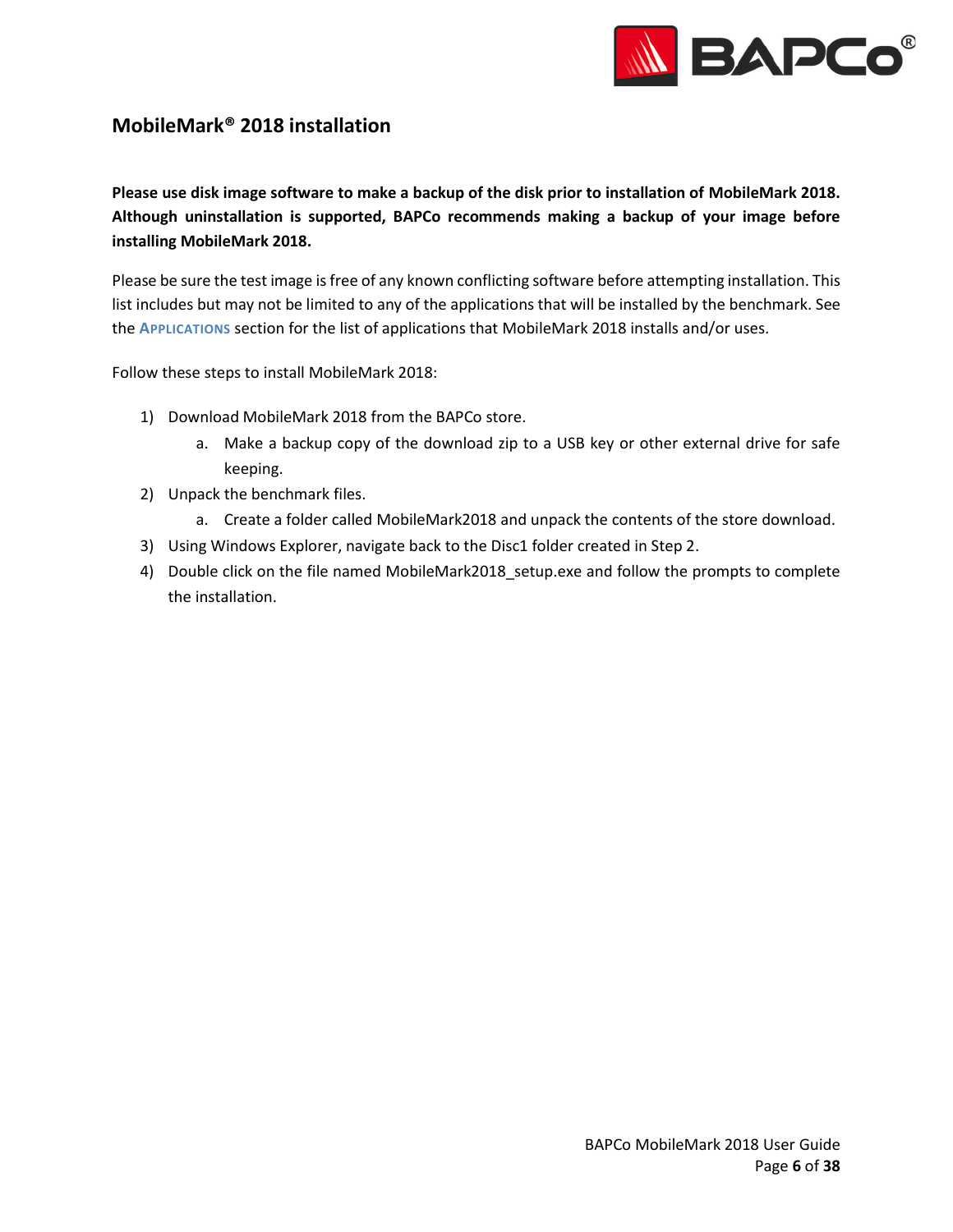

| MobileMark 2018 1.0.0.17 Setup<br>×        |                                                                                                                                                                                            |  |  |  |
|--------------------------------------------|--------------------------------------------------------------------------------------------------------------------------------------------------------------------------------------------|--|--|--|
|                                            | Welcome to MobileMark 2018 Setup                                                                                                                                                           |  |  |  |
|                                            | Setup will guide you through the installation of MobileMark<br>2018.                                                                                                                       |  |  |  |
|                                            | It is recommended that you close all other applications<br>before starting Setup. This will make it possible to update<br>relevant system files without having to reboot your<br>computer. |  |  |  |
|                                            | Click Next to continue.                                                                                                                                                                    |  |  |  |
| <b>BAPCo®</b>                              |                                                                                                                                                                                            |  |  |  |
|                                            |                                                                                                                                                                                            |  |  |  |
|                                            |                                                                                                                                                                                            |  |  |  |
|                                            |                                                                                                                                                                                            |  |  |  |
|                                            | Cancel<br>Next                                                                                                                                                                             |  |  |  |
| Figure 1: MobileMark 2018 installer window |                                                                                                                                                                                            |  |  |  |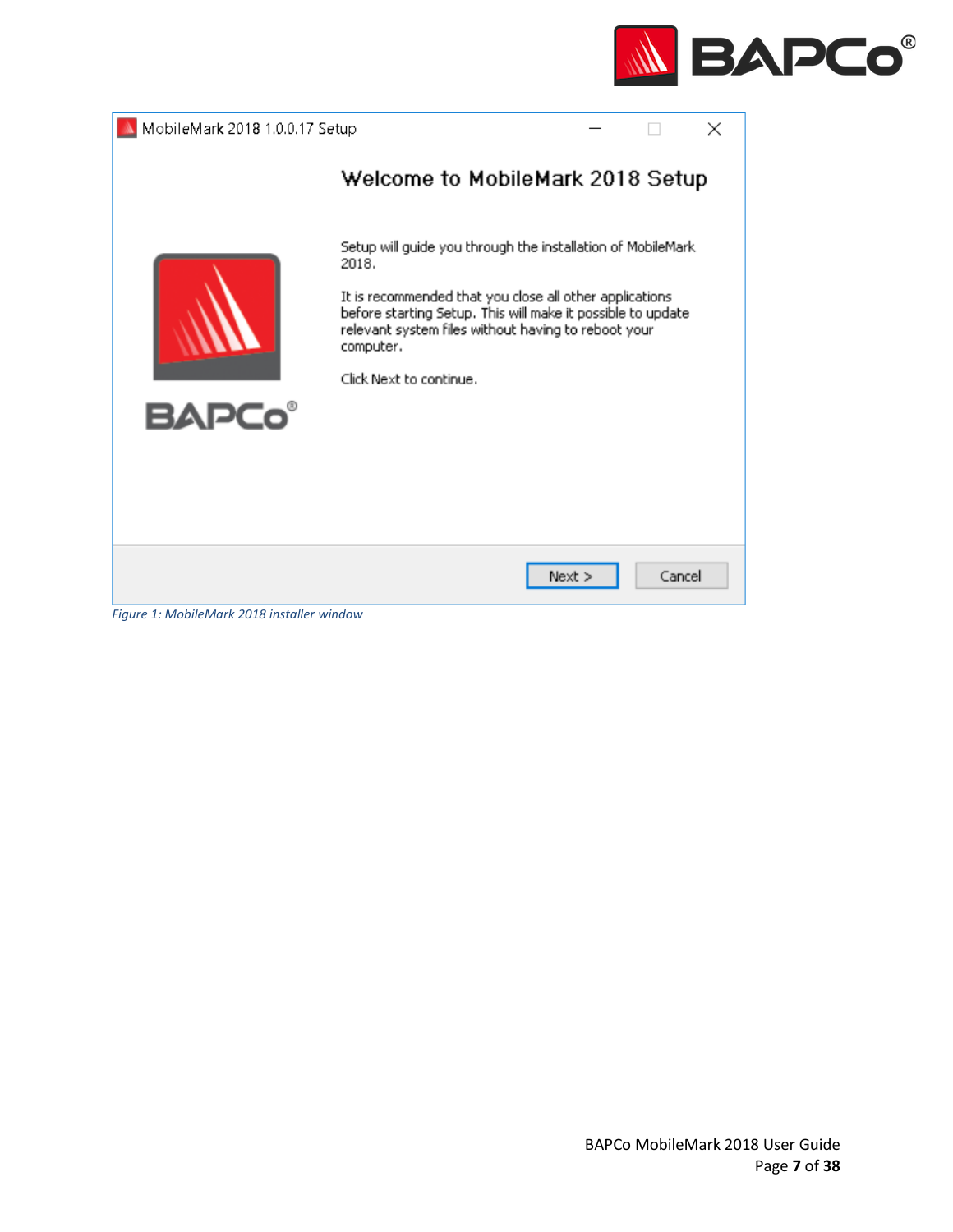

Read and accept the BAPCo software EULA by clicking the option 'I accept the terms of the License Agreement', then click 'Next'.

| ARICCHICIII, LIICII CIICK IVEXL.                                                                                                  |      |               |   |
|-----------------------------------------------------------------------------------------------------------------------------------|------|---------------|---|
| MobileMark 2018 1.0.0.17 Setup                                                                                                    |      |               | × |
| License Agreement                                                                                                                 |      |               |   |
| Please review the license terms before installing MobileMark<br>2018.                                                             |      | <b>BAPCo®</b> |   |
| Press Page Down to see the rest of the agreement.                                                                                 |      |               |   |
| <b>BUSINESS APPLICATIONS PERFORMANCE</b><br><b>CORPORATION</b><br>(BAPCO <sup>®</sup> )                                           |      |               |   |
| LICENSE AGREEMENT FOR BAPCO BENCHMARK<br><b>PRODUCT</b>                                                                           |      |               |   |
| If you accept the terms of the agreement, click I Agree to continue. You must accept the<br>agreement to install MobileMark 2018. |      |               |   |
| I accept the terms of the License Agreement<br>$\bigcirc$ I do not accept the terms of the License Agreement                      |      |               |   |
| Nullsoft Install System v3.02.1                                                                                                   |      |               |   |
| < Back                                                                                                                            | Next | Cancel        |   |
| Figure 2: MobileMark 2018 EULA                                                                                                    |      |               |   |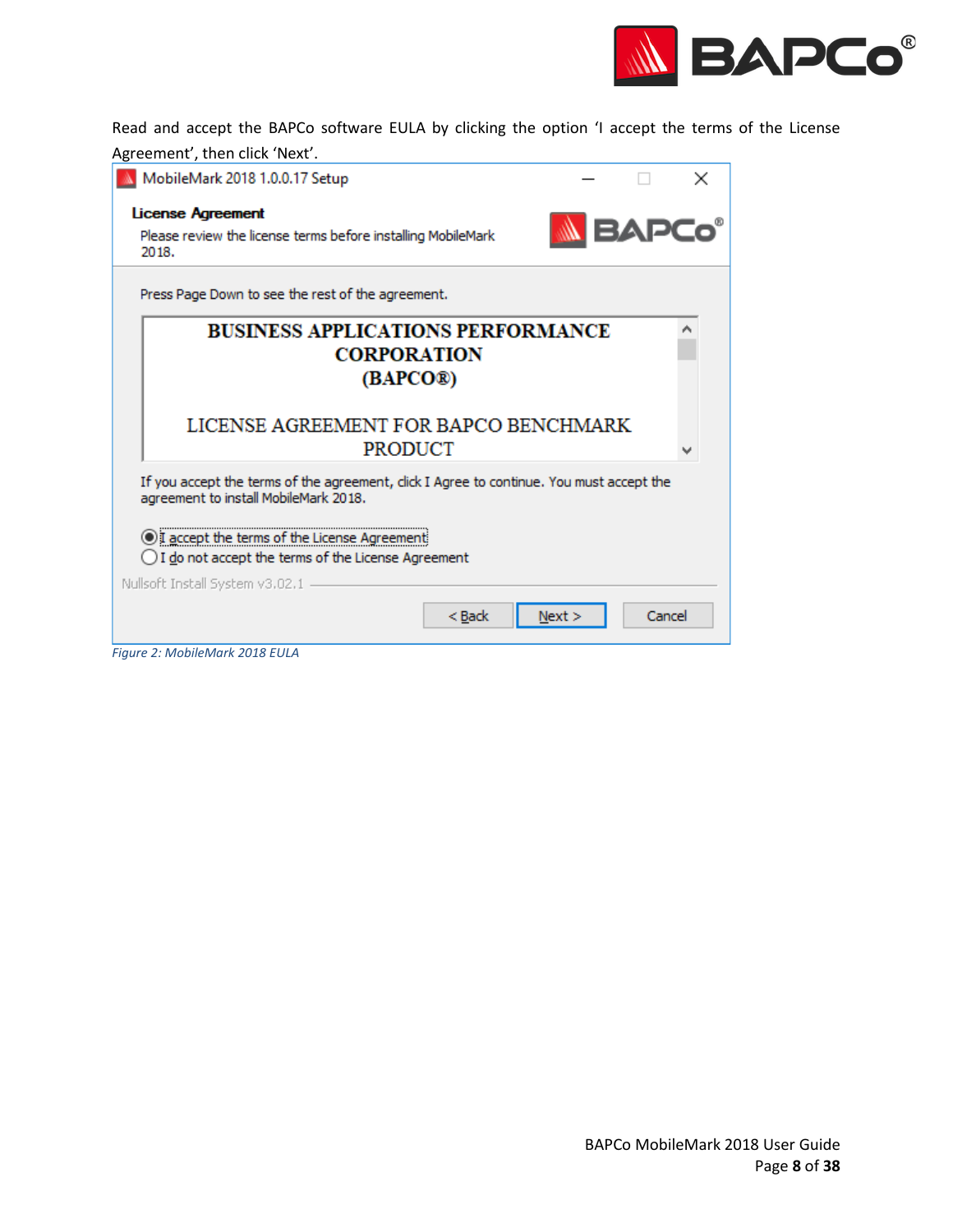

Enter the serial number provided with the benchmark package and click 'Next' to continue.

| MobileMark 2018 1.0.0.17 Setup                                          |                  |        | × |
|-------------------------------------------------------------------------|------------------|--------|---|
| <b>Serial Number</b><br>Please enter your MobileMark 2018 serial number | <b>AN</b> BAPCo® |        |   |
| ۰<br>$\blacksquare$<br>۰<br>۰                                           |                  |        |   |
|                                                                         |                  |        |   |
|                                                                         |                  |        |   |
| Nullsoft Install System v3.02.1<br>$<$ Back                             | Next >           | Cancel |   |

*Figure 3: Enter a valid MobileMark 2018 serial number to proceed with installation.*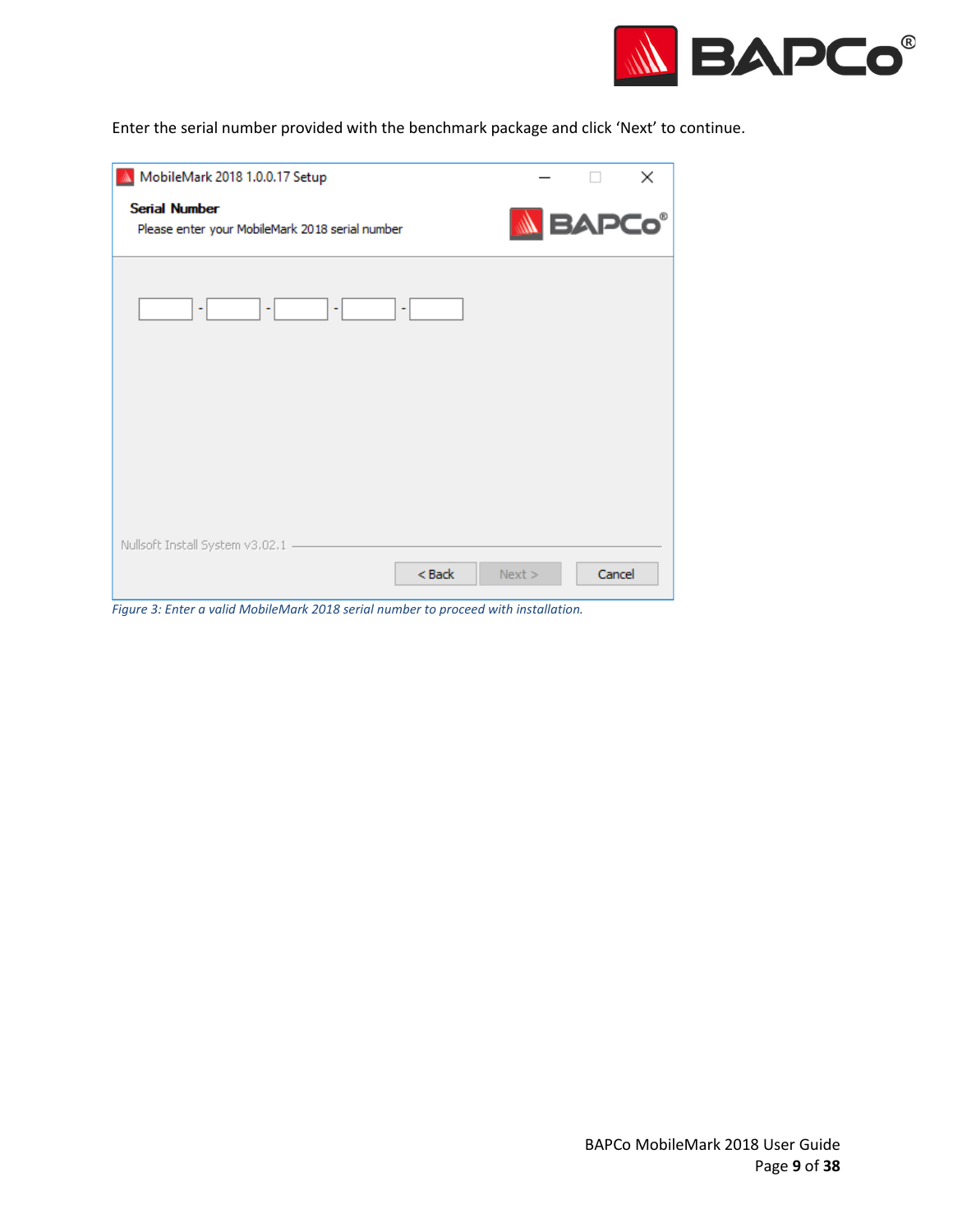

Figure 4 shows the default full installation of the benchmark. All core components, all scenarios and the results browser will be installed when the user clicks 'Next'.

| MobileMark 2018 1.0.0.17 Setup<br>×                                                                        |                                                                                       |      |        |  |  |
|------------------------------------------------------------------------------------------------------------|---------------------------------------------------------------------------------------|------|--------|--|--|
| <b>Choose Components</b><br><b>BAPCo®</b><br>Choose which features of MobileMark 2018 you want to install. |                                                                                       |      |        |  |  |
| install. Click Next to continue.                                                                           | Check the components you want to install and uncheck the components you don't want to |      |        |  |  |
| Select the type of install:                                                                                | Ful                                                                                   |      |        |  |  |
| Or, select the optional<br>components you wish to<br>install:                                              | MobileMark 2018<br>MobileMark 2018 Scenarios<br>田                                     |      |        |  |  |
|                                                                                                            | Description                                                                           |      |        |  |  |
| Space required: 18.8 GB                                                                                    | Position your mouse over a component to see its<br>description.                       |      |        |  |  |
| Nullsoft Install System v3.02.1                                                                            |                                                                                       |      |        |  |  |
|                                                                                                            | < Back                                                                                | Next | Cancel |  |  |

*Figure 4: Default full install of MobileMark 2018*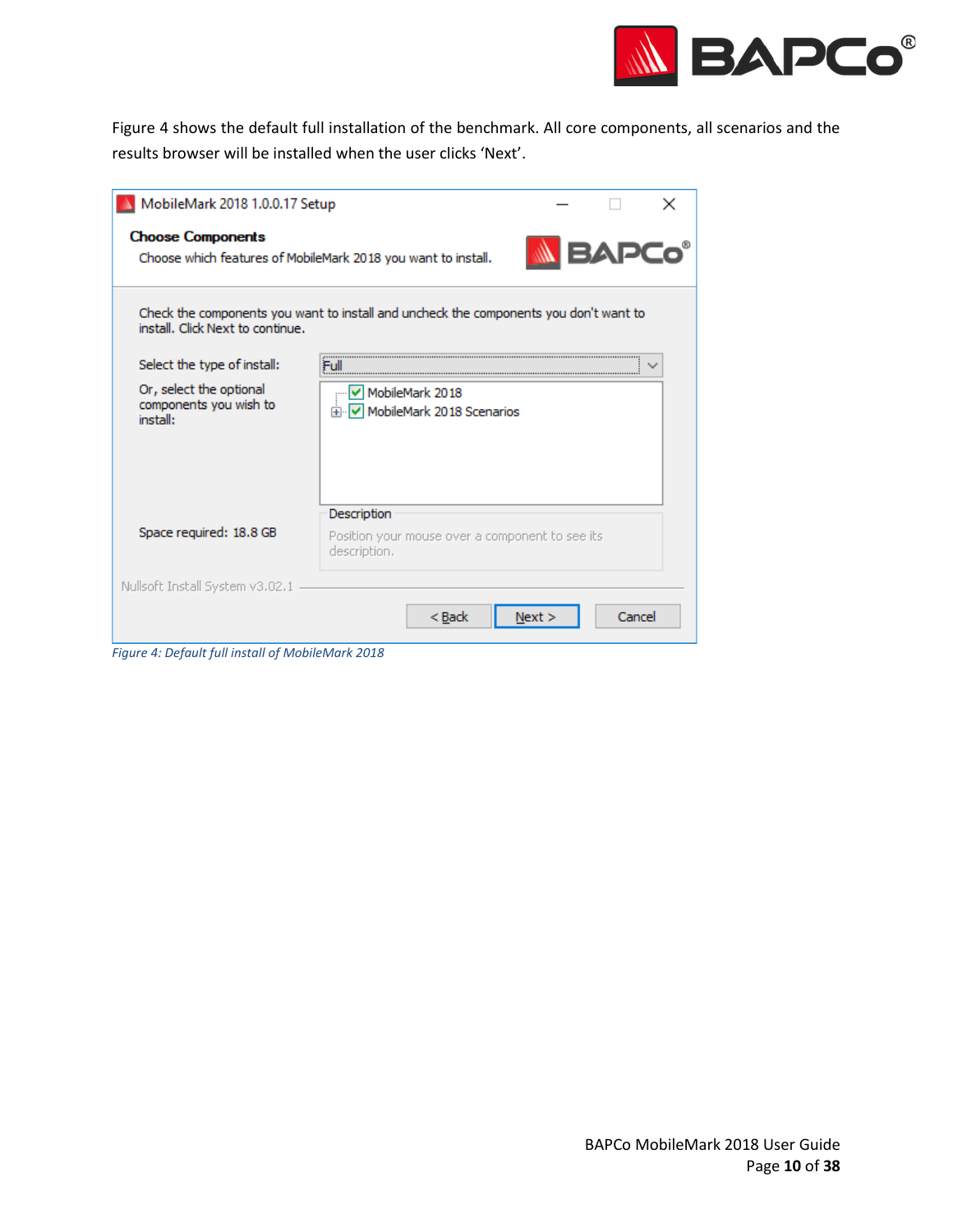



*Figure 5: Installation of MobileMark 2018 has completed successfully*

<span id="page-10-0"></span>Once installation has completed, please reboot the system before attempting to run MobileMark 2018.

#### **Uninstallation**

MobileMark 2018 can be uninstalled by navigating to the Programs and Features item in the Windows Control Panel. Choose the MobileMark 2018 icon from the list of applications and select 'Uninstall'.

Due to DRM limitations of some of the applications in MobileMark 2018, once the benchmark is uninstalled, it cannot be reinstalled back to the same system image.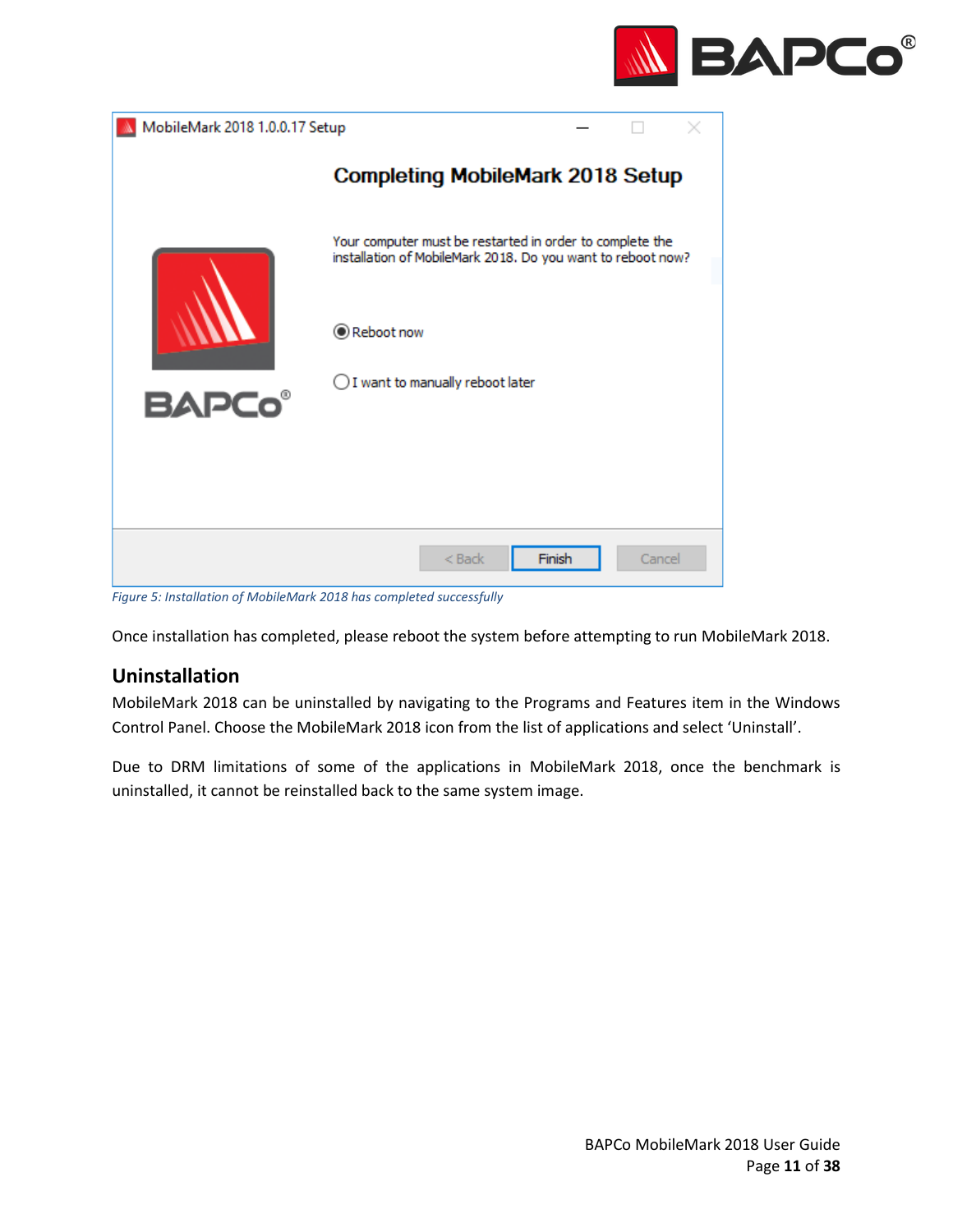

## <span id="page-11-0"></span>**Running MobileMark® 2018**

Start MobileMark 2018 by double clicking the desktop short cut to launch the main interface as illustrated in Figure 6 below.

**Important:** If User Account Control has not been previously disabled, right-click the icon and choose 'Run as administrator'. UAC can then be disabled using the integrated configuration tool. More information on the integrated configuration tool is available in the **SYSTEM C[ONFIGURATION](#page-20-0) TOOL** section. MobileMark 2018 must be run under the same user account that was used to install it.

Note: MobileMark 2018 may also be launched via command line. See **A[UTOMATED](#page-17-0) EXECUTION** section for more details.

| Overall Rating                                     |                           | <b>Battery Level</b>                                      |                           |
|----------------------------------------------------|---------------------------|-----------------------------------------------------------|---------------------------|
| <b>The Co</b><br>Battery Life<br><b>CONTRACTOR</b> |                           | 100<br>Sattery Charge (%)<br>$80 -$<br>60<br>40<br>$20 -$ |                           |
| Performance Qualification                          |                           | o.                                                        | Time (minutes)            |
| Productivity                                       | Creativity                |                                                           | <b>Web Browsing</b>       |
| $ -$                                               |                           |                                                           | $ -$                      |
| Performance Qualification                          | Performance Qualification |                                                           | Performance Qualification |



## <span id="page-11-1"></span>**MobileMark® 2018 interface**

MobileMark 2018 includes a redesigned user interface, which has been streamlined to simplify project configuration. Just click 'Run Benchmark' to launch a benchmark run with the default configuration, which will do the following: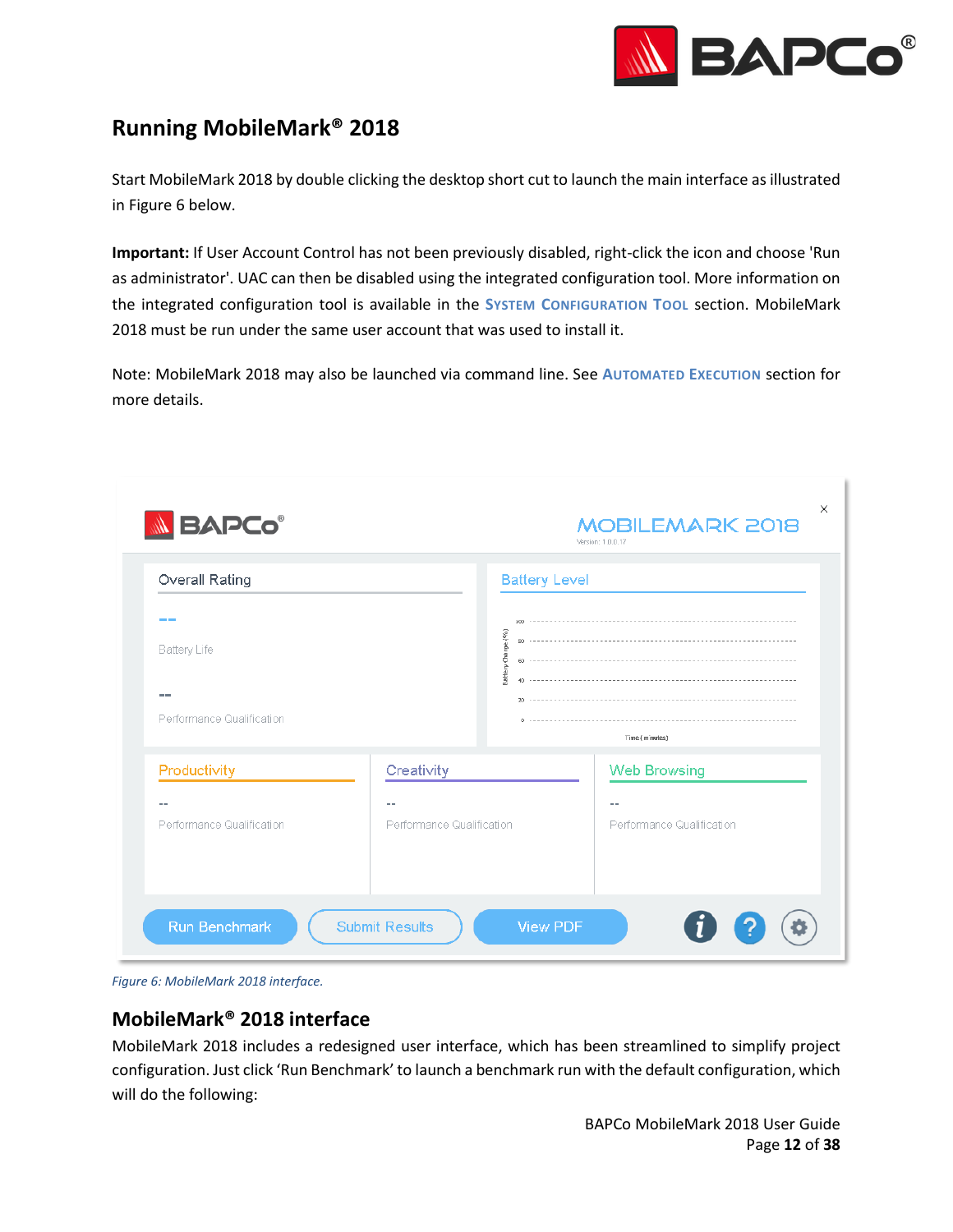

- Run one iteration of all three scenarios.
	- $\circ$  The project name will be 'project01' for the first project. Subsequent projects will be named 'project02', 'project03', and so on.
- Conditioning run will be executed, but will not be part of the performance score calculation.
- 'Process idle tasks' is set to OFF.
- The system configuration tool will execute with the following options:
	- o Required items set to ON
	- o Recommended items set to ON
	- o Optional items set to OFF

#### <span id="page-12-0"></span>**Windows 10 Performance/Power slider**

The Windows 10 Performance/Power slider has four positions (Best battery life, Better battery, Better performance, and Best performance) that can be used in MobileMark 2018 testing.

The Performance/Power slider is only available if the system under test is configured with the Balanced power plan, or a custom power plan was created using the Balanced power plan template.

Refer to the **MOBILEMARK 2018 B[ENCHMARKING](#page-32-0) RULES** section for additional information about testing devices with the Performance/Power slider and Battery saver mode.

Steps for running in Better battery, Better performance, or Best performance:

- 1) Unplug the SUT from AC power.
- 2) Click on the battery icon in the systray to access the Performance/Power slider.
- 3) Select the desired slider position.
- 4) Reconnect AC power.
- 5) Verify the power slider position is set as desired by unplugging the SUT and clicking on the battery icon in the systray. The slider should be set to the position from step 3.
- 6) Reconnect AC power.
- 7) Launch MobileMark 2018 GUI and start the test.

Steps for running in Best battery:

- 1) Right click the start menu and select power options > battery.
- 2) Be sure the option 'Turn on battery saver automatically if my battery falls below:' is checked.
- 3) Set the battery saver threshold percentage to 100%.
- 4) Unplug the system from AC power.
- 5) Click the battery icon in the systray and verify the slider is set to 'Best battery life'.
- 6) Reconnect AC power.
- 7) Launch the MobileMark 2018 GUI and click the settings icon to bring up the config tool.
- 8) On the Recommended tab, turn off the setting 'Verify Battery Saver Threshold'.
- 9) Go back to the main MobileMark 2018 window and click the 'Run benchmark' button to start the test.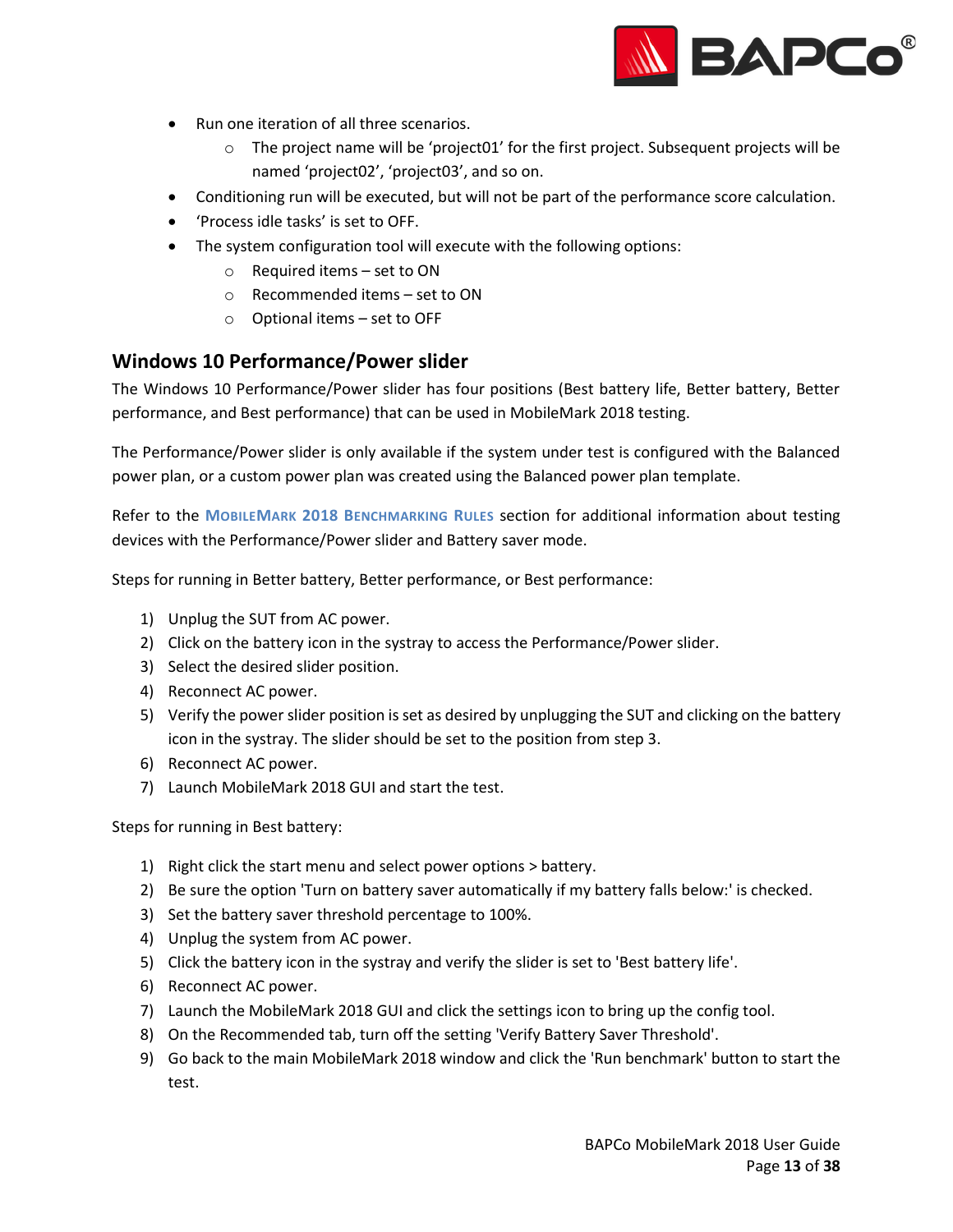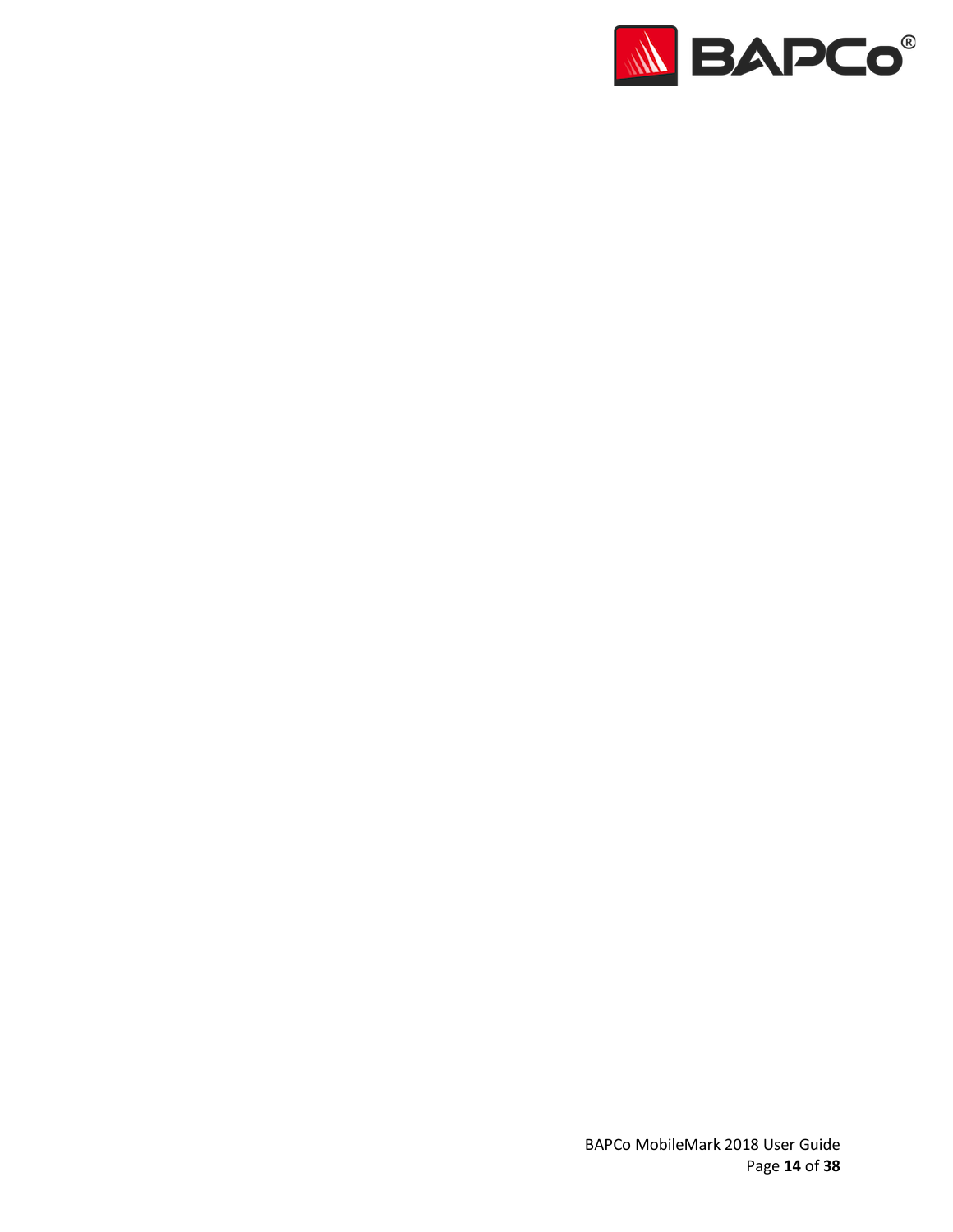

## <span id="page-14-0"></span>**Results generation and display**

The MobileMark 2018 user interface will display the results of the most recently run project in the main benchmark windows. If MobileMark 2018 has been launched after a new installation, no results will appear until a run has been successful completed.

## <span id="page-14-1"></span>**Viewing additional results**

MobileMark 2018 results are saved as a PDF document in the Results folder located on the desktop of the system under test. Use Google Chrome installed by MobileMark 2018 in order to view the contents of the PDF. Each PDF file also includes an embedded .XML attachment which contains additional details about the system under test. A standalone PDF reader such as Adobe Acrobat or Foxit PDF must be used to view the XML, as PDF attachments are not currently supported by Chrome's PDF viewer.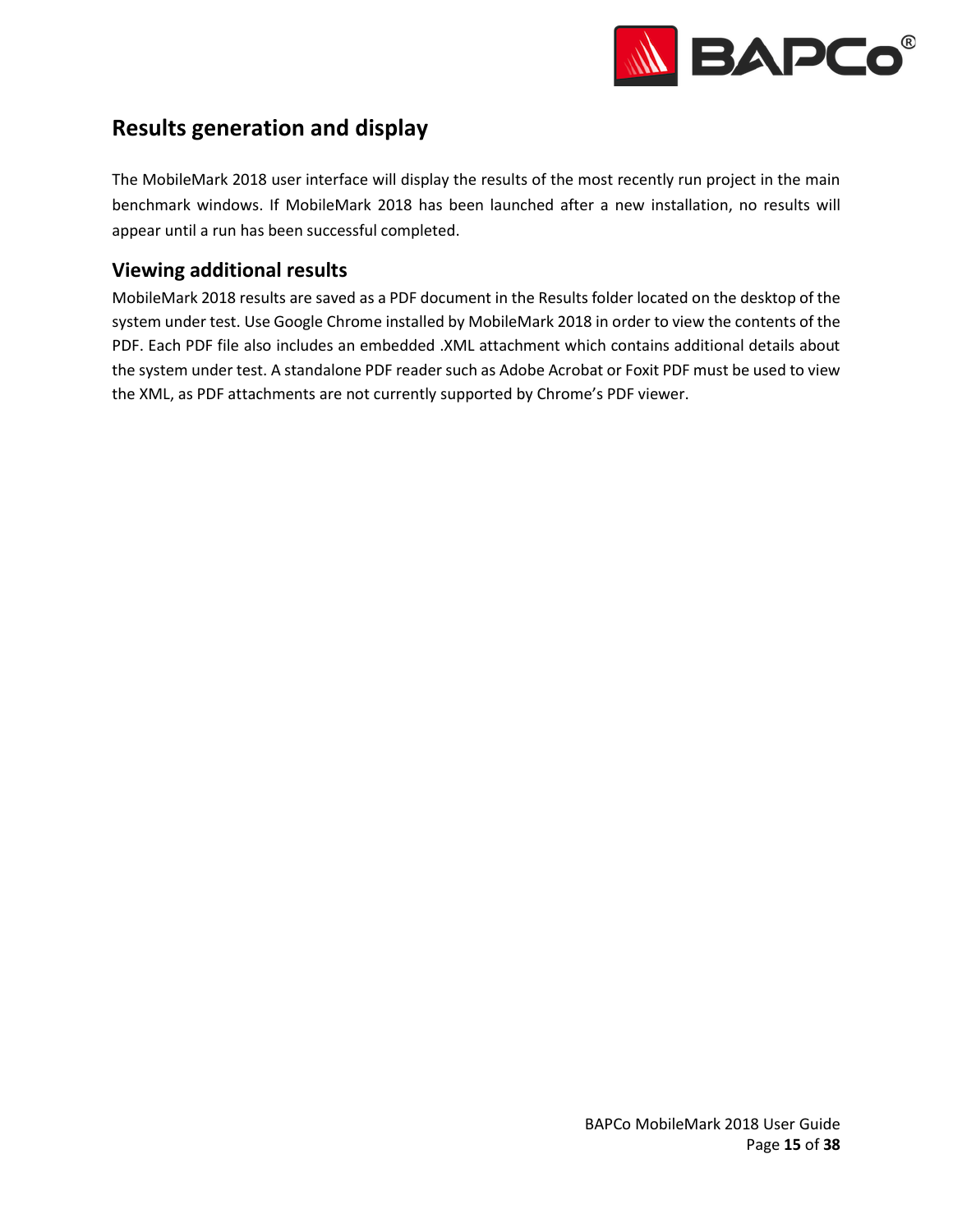

## <span id="page-15-0"></span>**Results submission**

Users may submit results in the following ways:

## <span id="page-15-1"></span>**Submit from MobileMark 2018**

- Click the 'Submit Results' button on the MobileMark 2018 main window to submit the most recent FDR.
- Fill in the submission form dialog and click submit.
- Note: If no results are displayed in the main window, no information will be sent to BAPCo.

## <span id="page-15-2"></span>**Submit results by web browser**

PDF results files may also be submitted through the web browser via drag and drop at results.bapco.com/upload. To upload results by drag and drop, perform the following steps:

- Locate the PDF files to be submitted
- Navigate to results.bapco.com and click the 'Submit results' option in the menu on the left of the web page
- Complete the information (Name/company, email address, and configuration notes, if desired).
- Drag and drop the files on to the page, or click 'Add files' and browse to the folder containing the PDFs for upload. Click 'Start upload'.
- An email will be sent to the provided email address with a link to view the status of the submission. Results will take up to 10 days to be publicly viewable.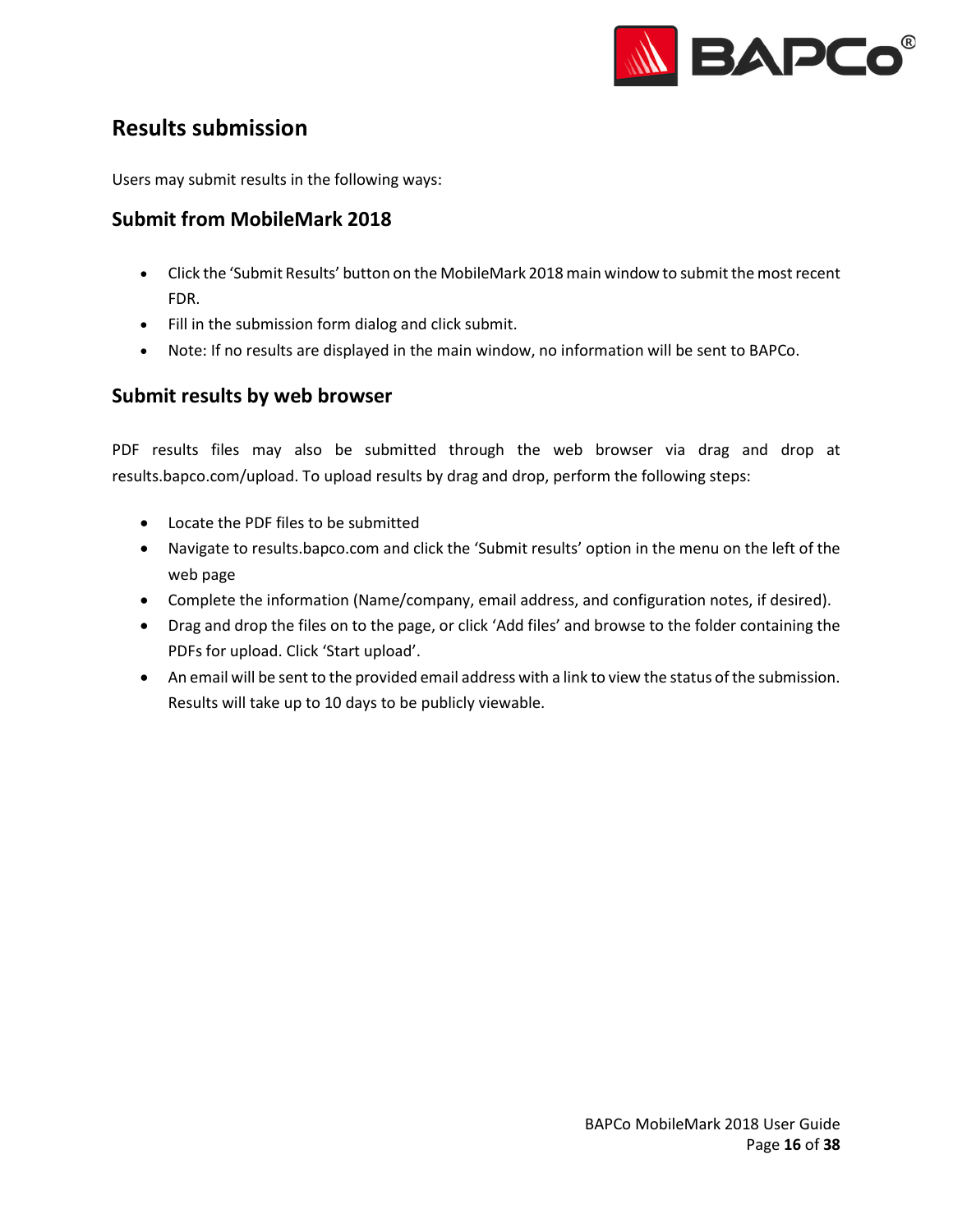

## <span id="page-16-0"></span>**Automated installation**

MobileMark 2018 may be installed through the command line. The following command line switches are available:

- /S silent install, no GUI
- /SN <serial number> pass serial number to the installer

To install MobileMark 2018 from the command line, open a command prompt, change to the directory where the MobileMark2018\_Setup.exe file is located and issue the following command, replacing <1234567891234567891234567> with the 25 digit serial number provided at time of purchase. Do not separate the serial number with dashes or spaces on the command line.

Example command for unattended installation C:\>start /wait MobileMark2018\_Setup.exe /S /SN= <1234567891234567891234567>

## <span id="page-16-1"></span>**Installer exit codes**

When complete, the installer will return an exit code (stored in %ERRORLEVEL%). See below for the exit codes and their meanings:

- 0 Success
- 3010 Success, reboot required
- 1 Installation abort by user
- 2 General installation problem
- 3 Missing or invalid serial number
- 4 The following applications must be uninstalled before installing MobileMark 2018
- 5 MobileMark 2018 (64-bit) can only be installed on 64-bit machines
- 6 MobileMark 2018 installer is already running
- 7 Installer must be run from the top level installer: MobileMark2018\_Setup.exe
- 8 Disc 2 version does not match the version in Disc 1
- 9 Application installation missing. Invalid installation. Please uninstall and reinstall MobileMark 2018
- 10 Installation directory must be less than 145 characters.
- 11 Installer cannot find Disc2 media (or folder)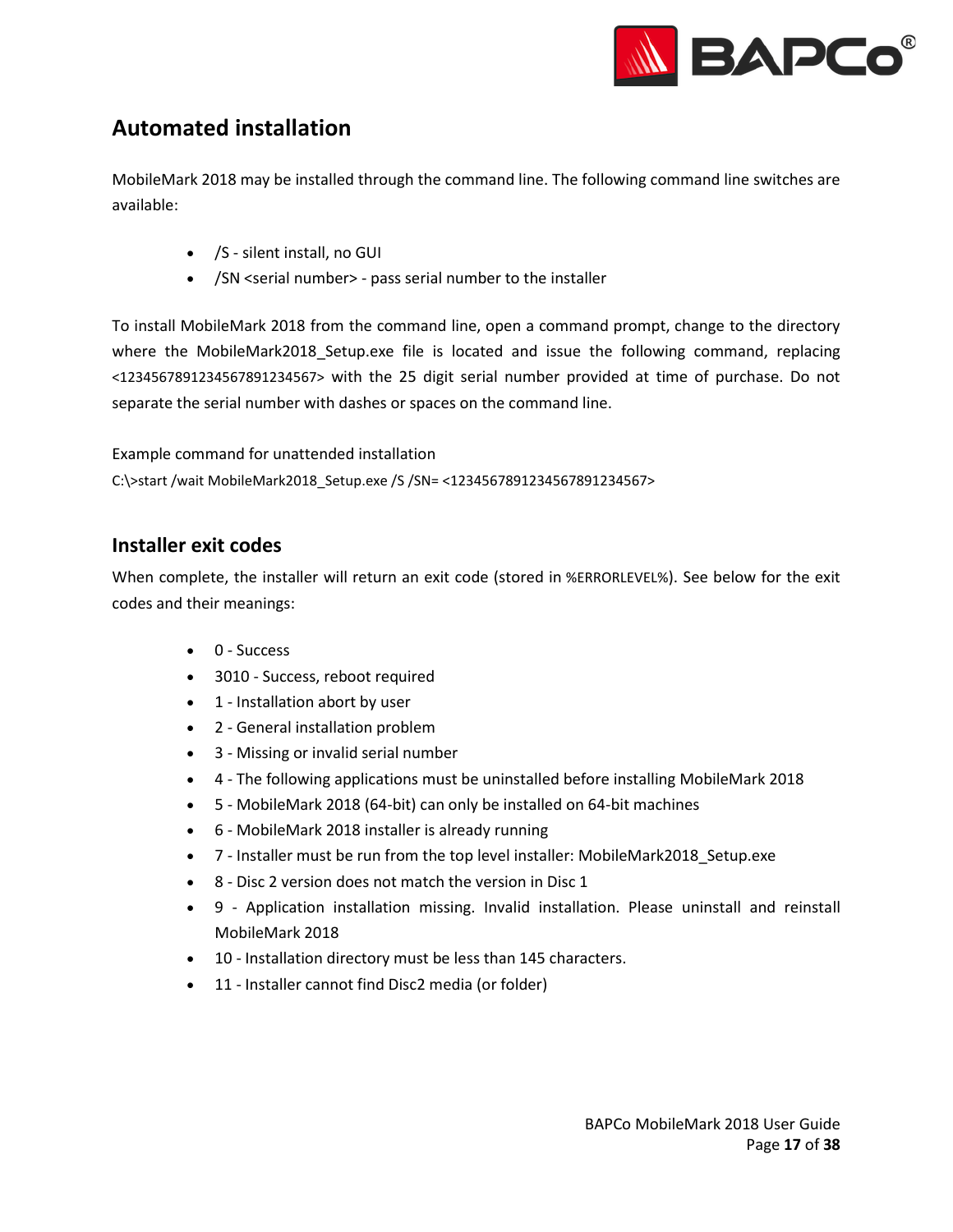

## <span id="page-17-0"></span>**Automated execution**

MobileMark 2018 also supports execution from the command line. Supported command line parameters are provided in the list below. The MobileMark 2018 GUI will launch if there are syntax errors in the command line text.

| -p or --project                        | Specifies the name of the project. This option determines if the<br>GUI is presented to the user, or if the benchmark runs silently.<br>If this option is supplied, it is assumed that the GUI should not<br>appear. |
|----------------------------------------|----------------------------------------------------------------------------------------------------------------------------------------------------------------------------------------------------------------------|
|                                        | -nc or --noconditioning    Turns off system conditioning run.                                                                                                                                                        |
| -ep or --<br>processidleTask           | Turns on process idle tasks.                                                                                                                                                                                         |
| -h or --help                           | Displays the help screen.                                                                                                                                                                                            |
| -v or --verbose                        | Turns on verbose mode.                                                                                                                                                                                               |
| -sc or -system config =<br>$<$ str $>$ | Enables or disables system config tool options on the command<br>line (see section SYSTEM CONFIGURATION FROM COMMAND LINE for<br>more information)                                                                   |

The example command below will launch MobileMark 2018 with the default system configuration items, create a project called 'test\_project' and will turn on process idle tasks.

"C:\Program Files (x86)\BAPCo\MobileMark2018\bin\MobileMark 2018.exe" -p test\_project -ep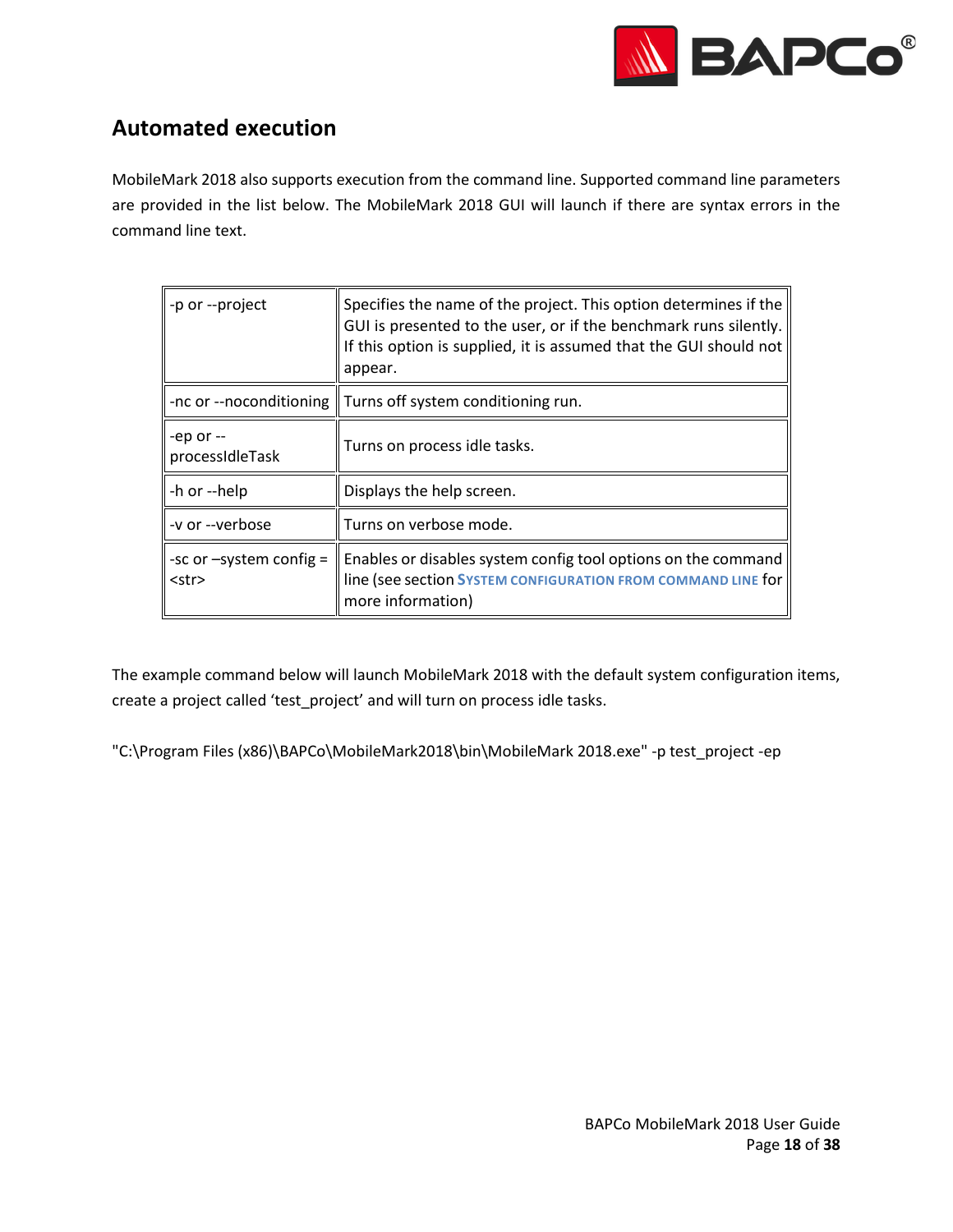

## <span id="page-18-0"></span>**Automated data collection**

MobileMark 2018's workload manager allows the user to execute scripts to aid in the processing of results at the conclusion of a run. Placeholder scripts are included with each installation in the C:\Program Files (x86)\BAPCo\MobileMark2018\Automation\ directory.

Unplug.bat is executed when MobileMark 2018 prompts the user to unplug the system under test, prior to starting the battery run down.

ProcessResults.bat is executed at the conclusion of a successful run of MobileMark 2018. Users can add commands to this script to copy results to a new location, or call additional commands specific to their environment.

ProcessError.bat is executed if MobileMark 2018 exits with an error condition. Insert commands to this script to do things such as copying error logs to a new location, or call other commands for post processing of errors.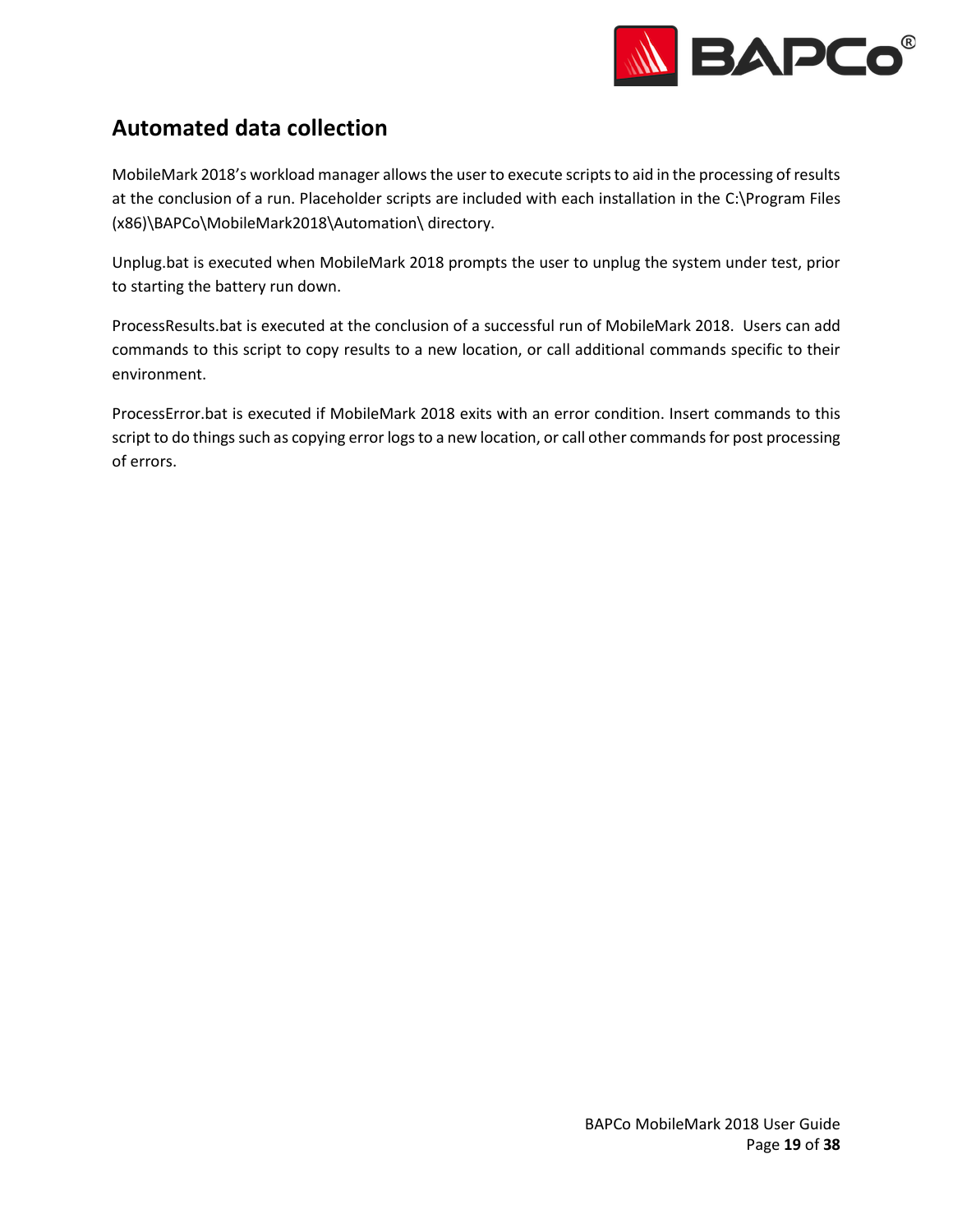

## <span id="page-19-0"></span>**Benchmark settings**

Users can access additional benchmark settings by clicking the settings button as indicated by the red arrow in Figure 7.

| Overall Rating            |                           | <b>Battery Level</b>            |                           |
|---------------------------|---------------------------|---------------------------------|---------------------------|
| --                        |                           |                                 |                           |
| Battery Life              |                           | Battery Charge (%)<br>SO.<br>60 |                           |
| $- -$                     |                           | 20.                             |                           |
| Performance Qualification |                           |                                 |                           |
|                           |                           |                                 | Time (minutes)            |
| Productivity              | Creativity                |                                 | <b>Web Browsing</b>       |
| $\sim$ $\sim$             | --                        |                                 |                           |
| Performance Qualification | Performance Qualification |                                 | Performance Qualification |
|                           |                           |                                 |                           |

*Figure 7: MobileMark 2018 settings button*

Clicking the 'Settings' button as indicated by the red arrow in Figure 7 above will bring up the detailed settings window as shown in Figure 8 below. From this window, users may change the default number of iterations, specify a project name, disable the conditioning run, disable the energy test, and make changes to the configuration tool options. See the next section, **SYSTEM C[ONFIGURATION](#page-20-0) TOOL**, for more information.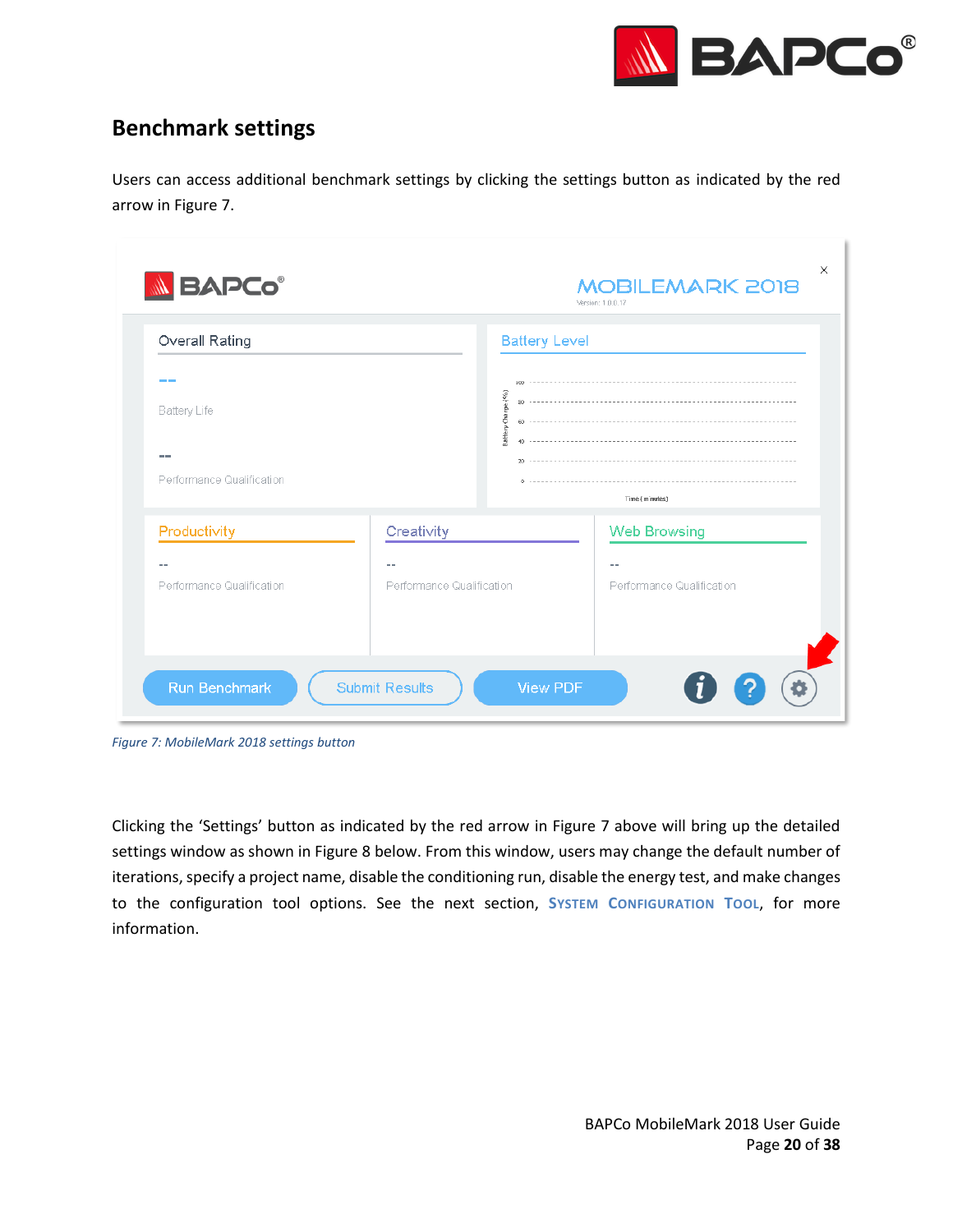

| <b>BAPCo</b> ®                                                                   | Settings                                                                                                                                                                     | <b>MOBILEMARK 2018</b><br>Version: 1.0.0.17 | $\times$           |
|----------------------------------------------------------------------------------|------------------------------------------------------------------------------------------------------------------------------------------------------------------------------|---------------------------------------------|--------------------|
| $8$ Back<br>Conditioning Run<br>Process Idle Tasks<br>Project Name<br>project001 | Required<br>Disable UAC<br>Set DPI Scaling To 100%<br>Disable Low Battery Actions<br>Disable Network Proxies<br>Disable System Sleep and Hibernate<br>Disable Windows Update | Recommended                                 | Optional<br>555555 |
|                                                                                  |                                                                                                                                                                              |                                             |                    |

*Figure 8: MobileMark 2018 configuration options on Windows 10*

## <span id="page-20-0"></span>**System Configuration Tool**

The configuration tool runs automatically at the start of each test, and records the state of each item on the system under test prior to modifying it for benchmark execution. At the conclusion of the run, each modified setting will be returned to its previous state.

By default, the configuration tool sets the Required and Recommended items as described below. Optional items are not set by default.

Users may modify the default items by clicking on the settings icon and navigating the Recommended or Optional configuration tabs. Note that Required settings cannot be disabled via the GUI.

If additional control of the system configuration items is required, please refer to the section **S[YSTEM](#page-24-1)  [CONFIGURATION FROM COMMAND LINE](#page-24-1).**

The following is a list of configuration options with their priorities that can be applied using the System Configuration tool. Some items may apply only to certain supported operating systems, as noted in the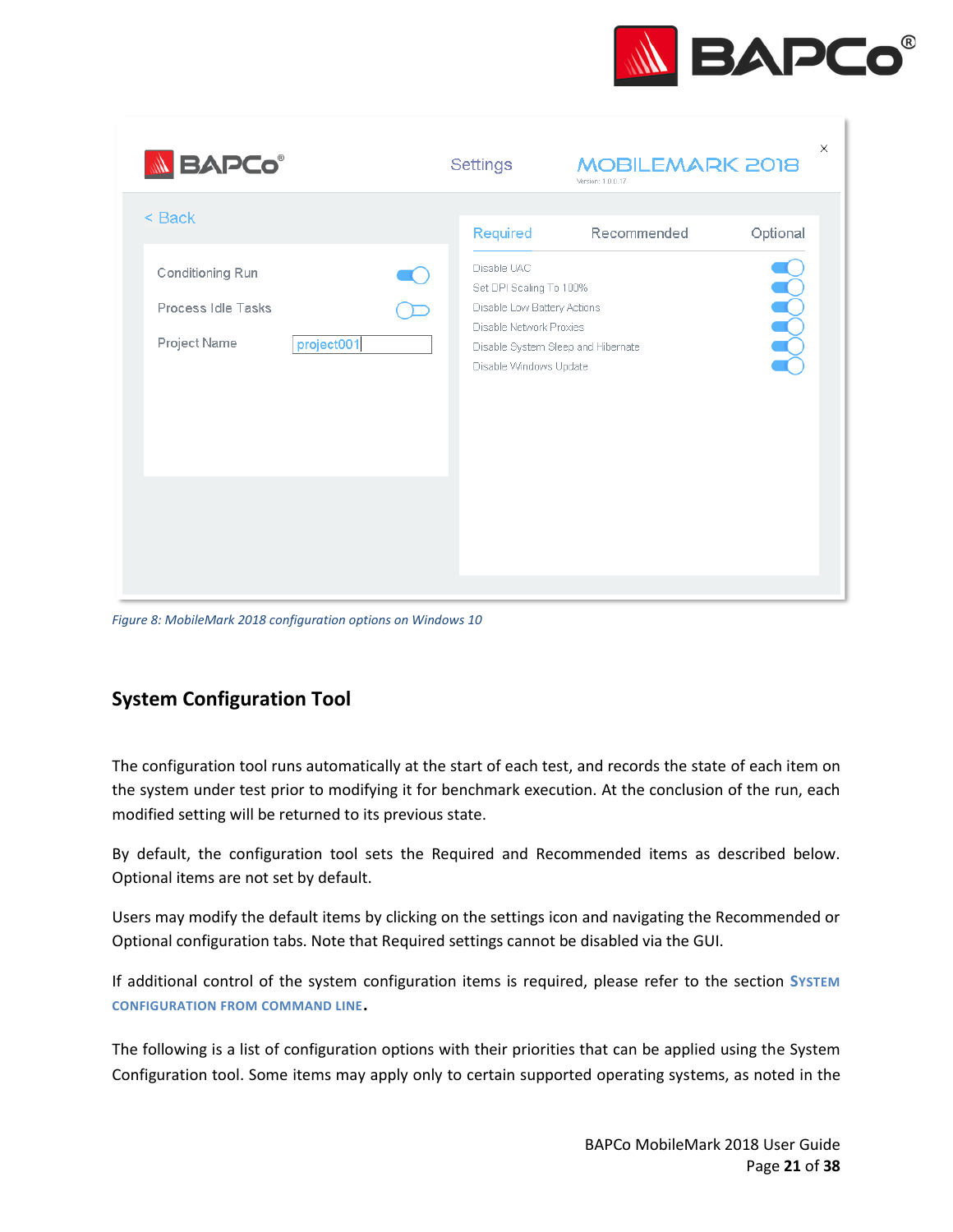

item's description. An example command line string for each configuration item is also included in the description.

#### <span id="page-21-0"></span>**Required**

Make configuration changes that are required for the benchmark to run. These items are enabled by default, and cannot be disabled.

#### **Disable User Account Control (UAC)**

Disables User Account Control to prevent Administrator elevation prompts from appearing during benchmark runs. The system must be rebooted to apply this change.

#### **Set DPI scaling to 100%**

Sets the desktop scaling to 100%. Prevents failures on higher resolution displays.

#### **Disable Low Battery Actions**

Prevents the system from shutting down or from posting a warning when the battery reaches the low level.

#### **Disable Network Proxies**

Disables proxy server configuration for Internet connection settings.

#### **Disable System Sleep and Hibernate**

Prevents the system from going to sleep or hibernating and disables the "Require password on wake" setting.

#### **Disable Windows Update**

Disables the Windows Update service.

#### **Enable Windows Search**

Makes sure that the Windows Search service is enabled and running.

#### <span id="page-21-1"></span>**Recommended**

Make configuration changes that are recommended in order to obtain repeatable scores, and minimize the occurrence of errors. Recommended items are enabled by default. Recommended items may be disabled by clicking the slider next to the configuration item or using the command line option.

#### **Create BAPCo Power Scheme**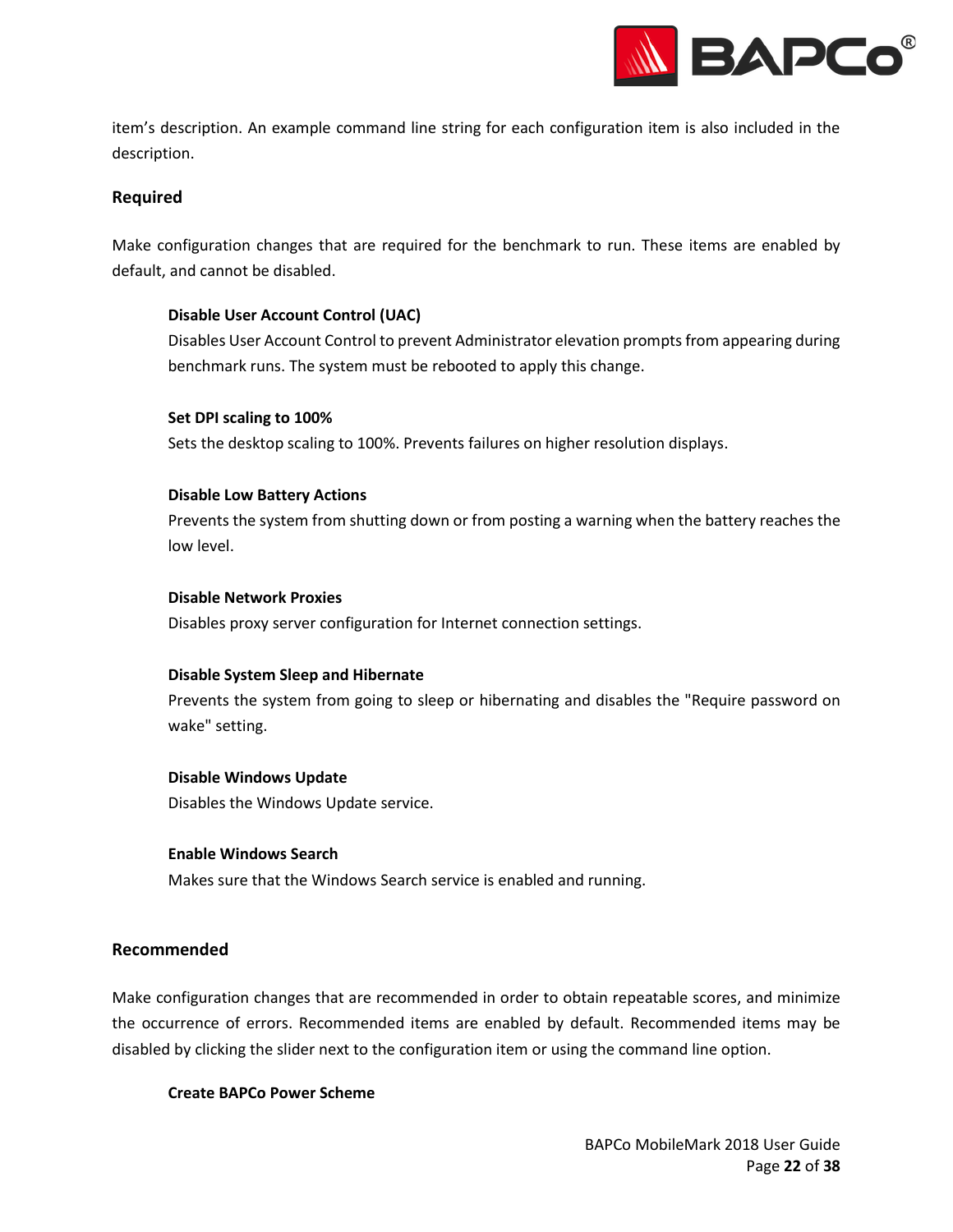

Creates a new power scheme named "BAPCo MobileMark 2018" based on the system's currently active power scheme. If applied, all subsequent power profile configuration changes will be applied to the newly created power scheme. If this option is not enabled, all power profile configuration changes will be applied to the currently active power scheme.

"C:\Program Files (x86)\BAPCo\MobileMark2018\bin\MobileMark 2018.exe" -p test\_project -sc= PowerScheme= on|off"

#### **Set Power Plan Type to "Balanced"**

Sets the "Power Plan Type" option (sometimes referred to as "Power Plan Personality") of the active power scheme to "Balanced". This setting tags the active power plan with an overall personality that favors energy savings. Drivers and applications may query this setting to determine their respective performance vs energy savings behavior. This option may be used whether or not the "Create BAPCo Power Scheme" option is checked. If "Create BAPCo Power Scheme" is not enabled, "Set Power Plan Type" will be applied to the currently active power scheme.

"C:\Program Files (x86)\BAPCo\MobileMark2018\bin\MobileMark 2018.exe" -p test\_project -sc= PowerPlan= on|off"

#### **Set CPU Adaptive Mode**

Sets the minimum CPU performance state to 5% and the maximum value for CPU performance state to 100% on both AC and DC power.

"C:\Program Files (x86)\BAPCo\MobileMark2018\bin\MobileMark 2018.exe" -p test\_project -sc= SetCPUAdaptiveMode= on|off"

#### **Disable Battery Saver Dimming**

Disables screen dimming when Battery Saver is engaged. "C:\Program Files (x86)\BAPCo\MobileMark2018\bin\MobileMark 2018.exe" -p test\_project -sc= DisableBatterySaverDimming= on|off"

#### **Verify Battery Saver Threshold**

Sets the battery saver threshold to less than or equal to 20%. Leave this option on unless testing with Windows 10 Performance/Power slider in the 'Best Battery' position. **R[EFER TO THE](#page-12-0) WINDOWS 10 P[ERFORMANCE](#page-12-0)/POWER SLIDER** section for more information.

"C:\Program Files (x86)\BAPCo\MobileMark2018\bin\MobileMark 2018.exe" -p test\_project -sc= VerifyBatterySaverThreshold= on|off"

#### **Disable Disk Defrag**

Disables the Defrag scheduled task.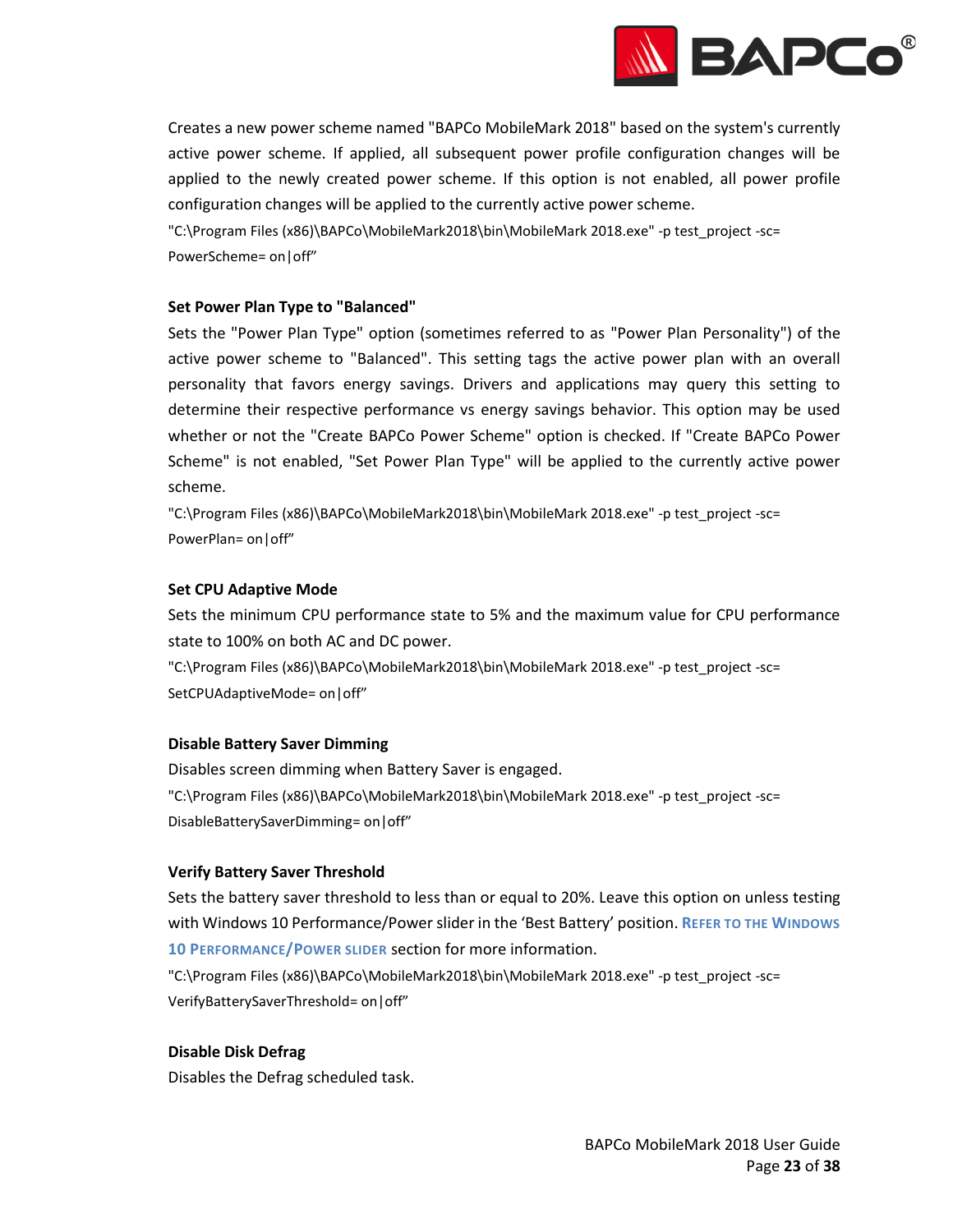

"C:\Program Files (x86)\BAPCo\MobileMark2018\bin\MobileMark 2018.exe" -p test\_project -sc= DiskDefrag= on|off"

#### **Disable Windows Error reporting**

Prevents the Windows Error reporting tool from presenting error reporting windows. "C:\Program Files (x86)\BAPCo\MobileMark2018\bin\MobileMark 2018.exe" -p test\_project -sc= ErrorReporting= on|off"

#### **Disable Windows Lock screen**

Disables the lock screen to prevent it from blocking application input. "C:\Program Files (x86)\BAPCo\MobileMark2018\bin\MobileMark 2018.exe" -p test\_project -sc= DisableLockScreen= on | off"

#### **Disable Windows Pop-ups**

Disables all pop up notifications (Balloon tips) in the systray (Windows 7 only). "C:\Program Files (x86)\BAPCo\MobileMark2018\bin\MobileMark 2018.exe" -p test\_project -sc= WindowsPopUps= on|off"

#### **Disable Screen Saver and Monitor Timeout**

Turns off the screen saver. Disables display timeout in the power profile for both AC and DC options.

"C:\Program Files (x86)\BAPCo\MobileMark2018\bin\MobileMark 2018.exe" -p test\_project -sc= ScreenSaver= on|off"

#### **Disable Windows Sidebar/Gadgets**

Turns off Gadgets.

"C:\Program Files (x86)\BAPCo\MobileMark2018\bin\MobileMark 2018.exe" -p test\_project -sc= WindowsSideBar= on | off"

#### **Disable Desktop Slide Show**

Prevents the desktop background from changing "C:\Program Files (x86)\BAPCo\MobileMark2018\bin\MobileMark 2018.exe" -p test\_project -sc= DesktopSlideShow= on | off"

#### **Disable Windows Defender**

Sets Windows Defender to disabled.

"C:\Program Files (x86)\BAPCo\MobileMark2018\bin\MobileMark 2018.exe" -p test\_project -sc= WindowsDefender= on | off"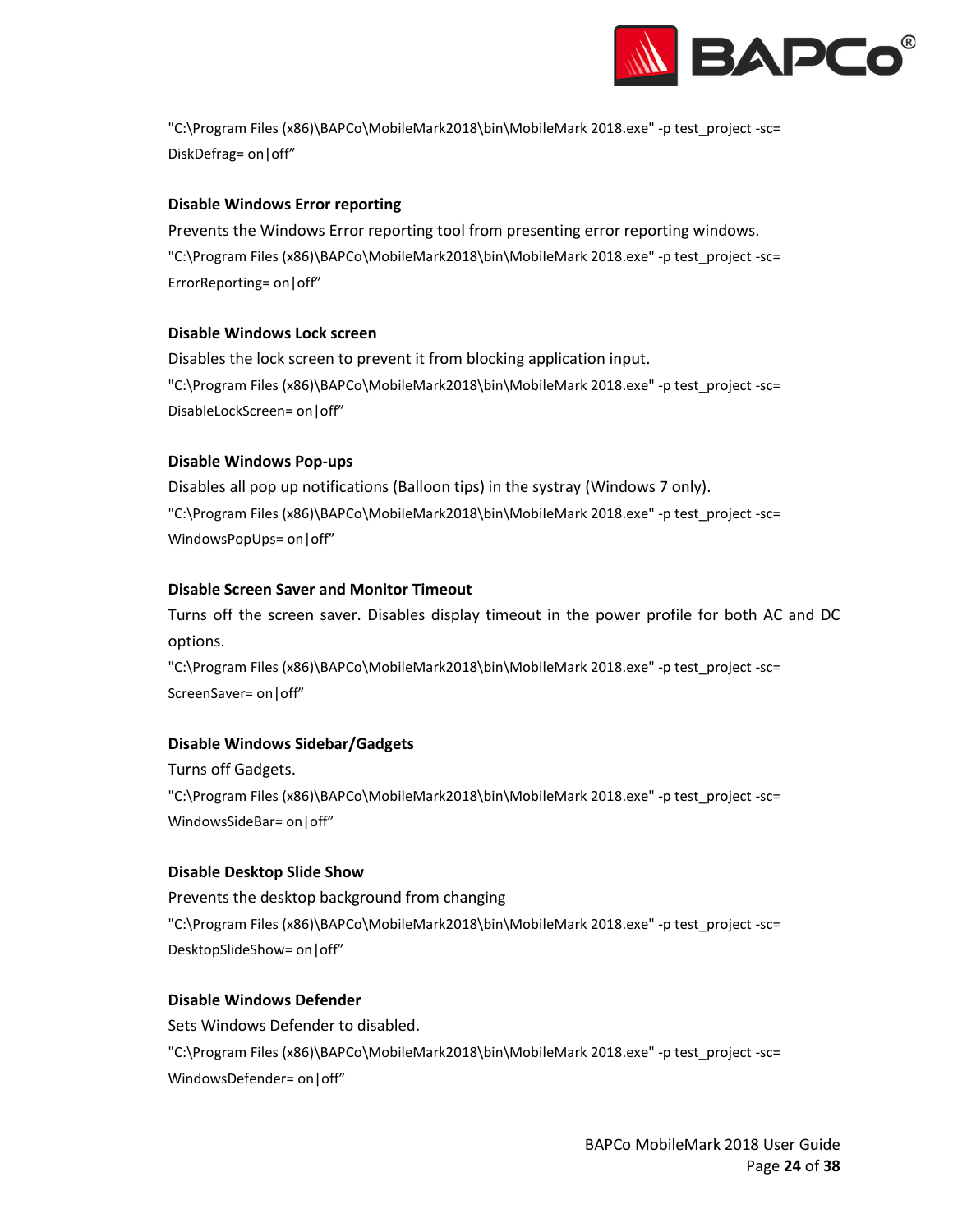

#### **Disable Windows Firewall**

Configures the Windows firewall to allow all inbound/outbound traffic on Windows 10. "C:\Program Files (x86)\BAPCo\MobileMark2018\bin\MobileMark 2018.exe" -p test\_project -sc= DisableWindowsFirewall= on | off"

#### **Set Font Smoothing**

Turns on Windows font smoothing.

"C:\Program Files (x86)\BAPCo\MobileMark2018\bin\MobileMark 2018.exe" -p test\_project -sc= SetFontSmoothing= on|off"

#### <span id="page-24-0"></span>**Optional**

Make configuration changes that are typically not needed to obtain repeatable scores, but which may be needed in some rare cases. Optional items are not enabled by default.

#### **Disable Hard Disk Timeout**

Prevents the hard disk from going to sleep. "C:\Program Files (x86)\BAPCo\MobileMark2018\bin\MobileMark 2018.exe" -p test\_project -sc= HardDiskTimeout= on|off

#### **Disable System Restore**

Disables Windows system restore. "C:\Program Files (x86)\BAPCo\MobileMark2018\bin\MobileMark 2018.exe" -p test\_project -sc= SystemRestore= on|off"

#### **Ignore Laptop Lid Close**

Prevents the system from going to sleep if the lid is closed during a benchmark run. "C:\Program Files (x86)\BAPCo\MobileMark2018\bin\MobileMark 2018.exe" -p test\_project -sc= LaptopLidClose= on|off

#### <span id="page-24-1"></span>**System configuration from command line**

When running MobileMark 2018 from the command line, the system configuration items will be set according to their defaults unless the user specifies options on the command line.

Example:

"C:\Program Files (x86)\BAPCo\MobileMark2018\bin\MobileMark 2018.exe" -p test\_project -sc= PowerScheme= Off"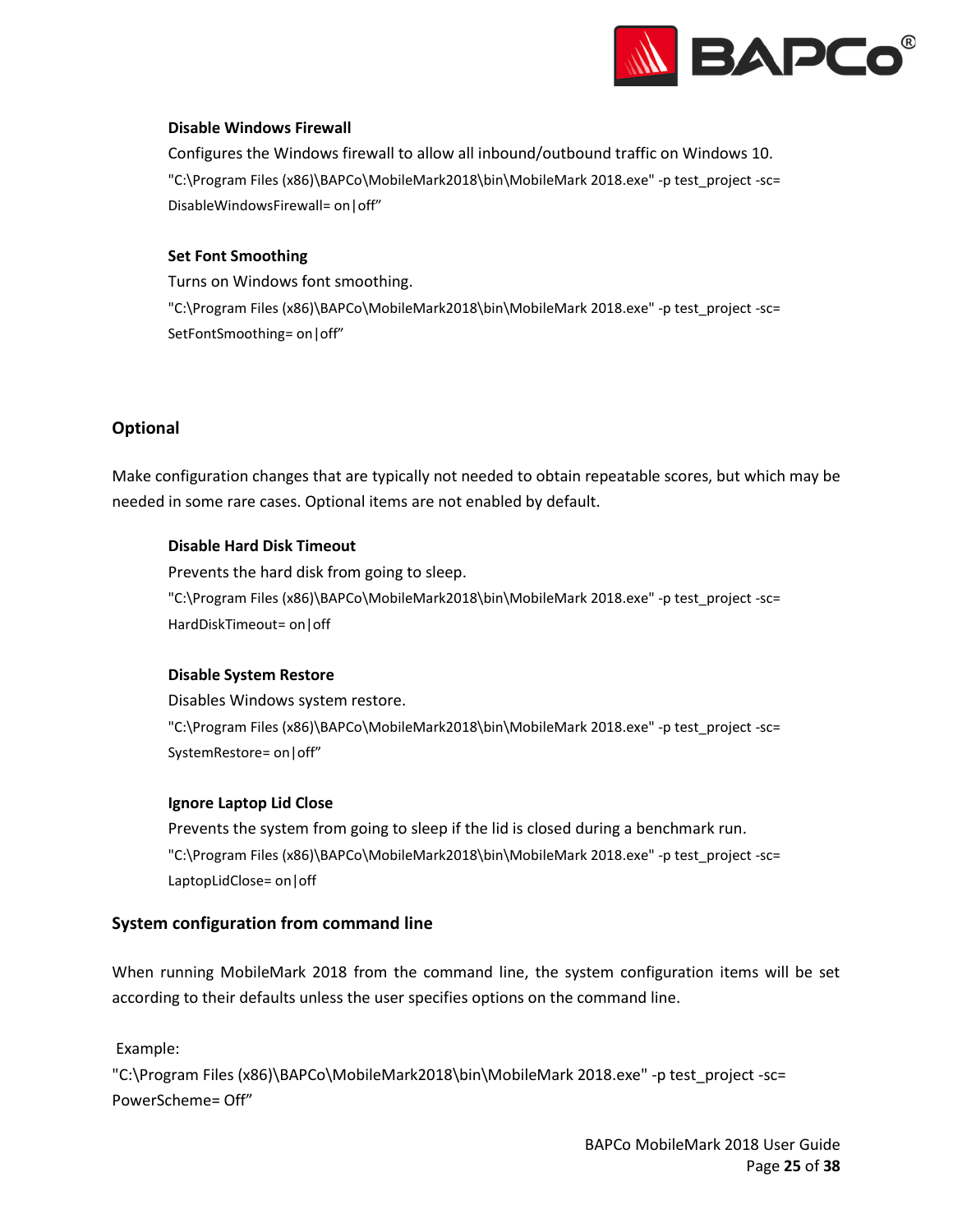

The above command will execute the benchmark in a project called 'test\_project' and run the defaults of one iteration plus the conditioning run. The 'Create BAPCo Power Scheme' option in the configuration tool will be set to 'Off'. MobileMark 2018 will not create the BAPCo Power scheme before modifying the system configuration for the test.

For cases where users do not want to set any system configuration items, all the system configuration items must be specified as set to 'Off' on the command line.

The Recommended and Optional config tool items can be toggled with "–sc all=On|Off", which will allow the user to disable all the system configuration options without having to specify each item on the command line. Configuration items listed as Required cannot be disabled.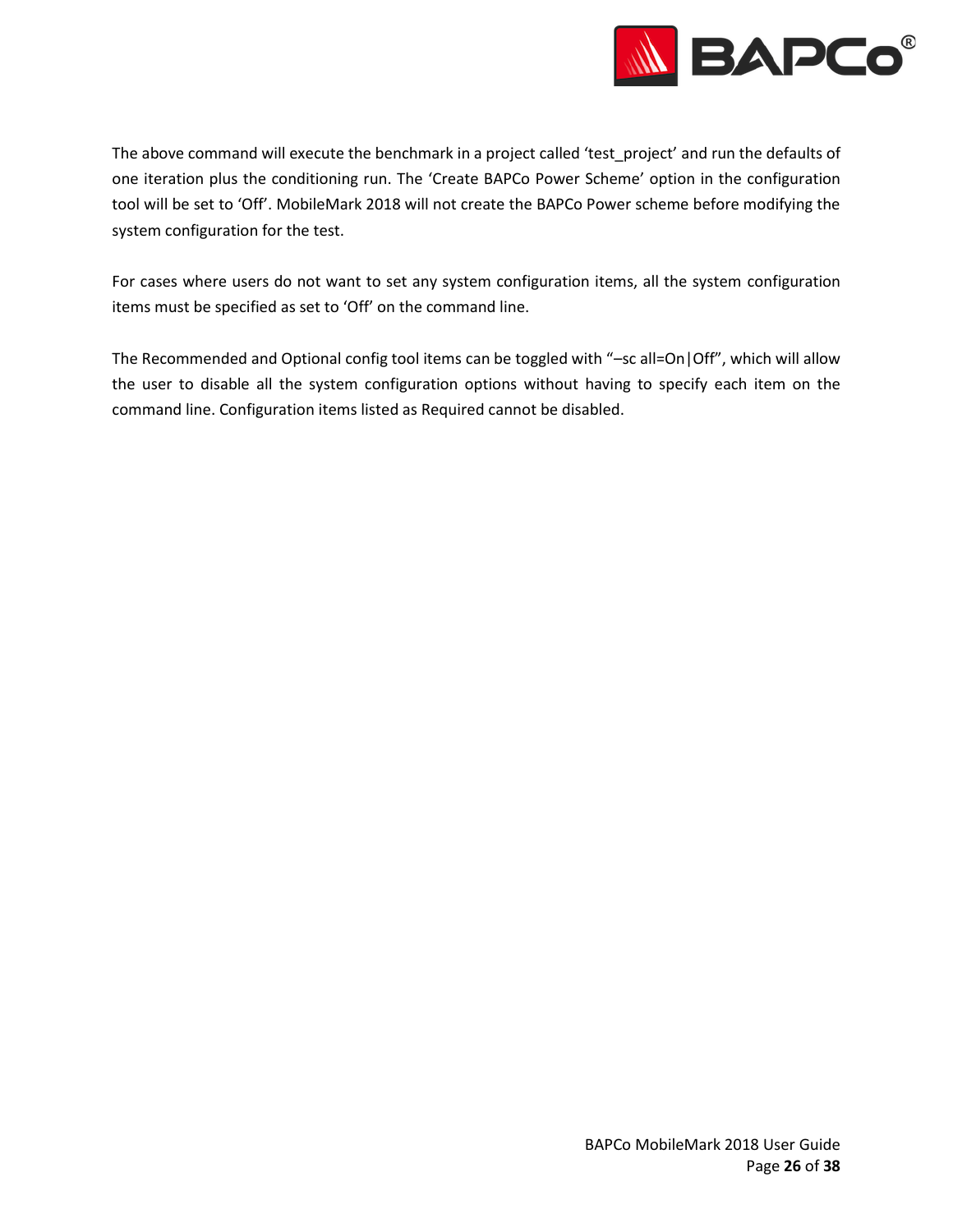

## <span id="page-26-0"></span>**Benchmark Usage**

This subsection describes the behavior of MobileMark 2018 during the execution of a benchmark run.

#### <span id="page-26-1"></span>**Best Practices**

In order to obtain reliable, reproducible results, BAPCo recommends using the default settings in the MobileMark 2018 interface. To run with the default settings, just launch MobileMark 2018 and click 'Run Benchmark'.

- Conditioning run enabled
- Process idle tasks disabled
- Performance slider set to 'Best performance' while on DC power
	- o Changes to the performance slider must be made while on DC power. Configuring the slider on AC power will not change the setting for DC power.
- Display brightness must be set to 200 nits on DC power. See the **B[ENCHMARKING](#page-32-0) RULES** section for additional details.
- When using BAPCo benchmarks to evaluate performance or battery life, one should install the latest production drivers from the hardware manufacturer. Drivers included with the operating system may not be device specific or newer drivers may be available from the device manufacturer. Using incorrect drivers could result in significantly reduced performance

#### <span id="page-26-2"></span>**Heads Up Display (HUD)**

The Heads Up Display appears in the upper right corner of the desktop and provides information about the currently running project.





#### <span id="page-26-3"></span>**Process idle tasks**

Prior to executing benchmark workloads, the MobileMark 2018 workload manager will pause for 120 seconds to allow the system to stabilize. When the 120 seconds have elapsed, the workload manager will issue the process idle tasks command, if this option was selected. When the idle tasks queue is cleared,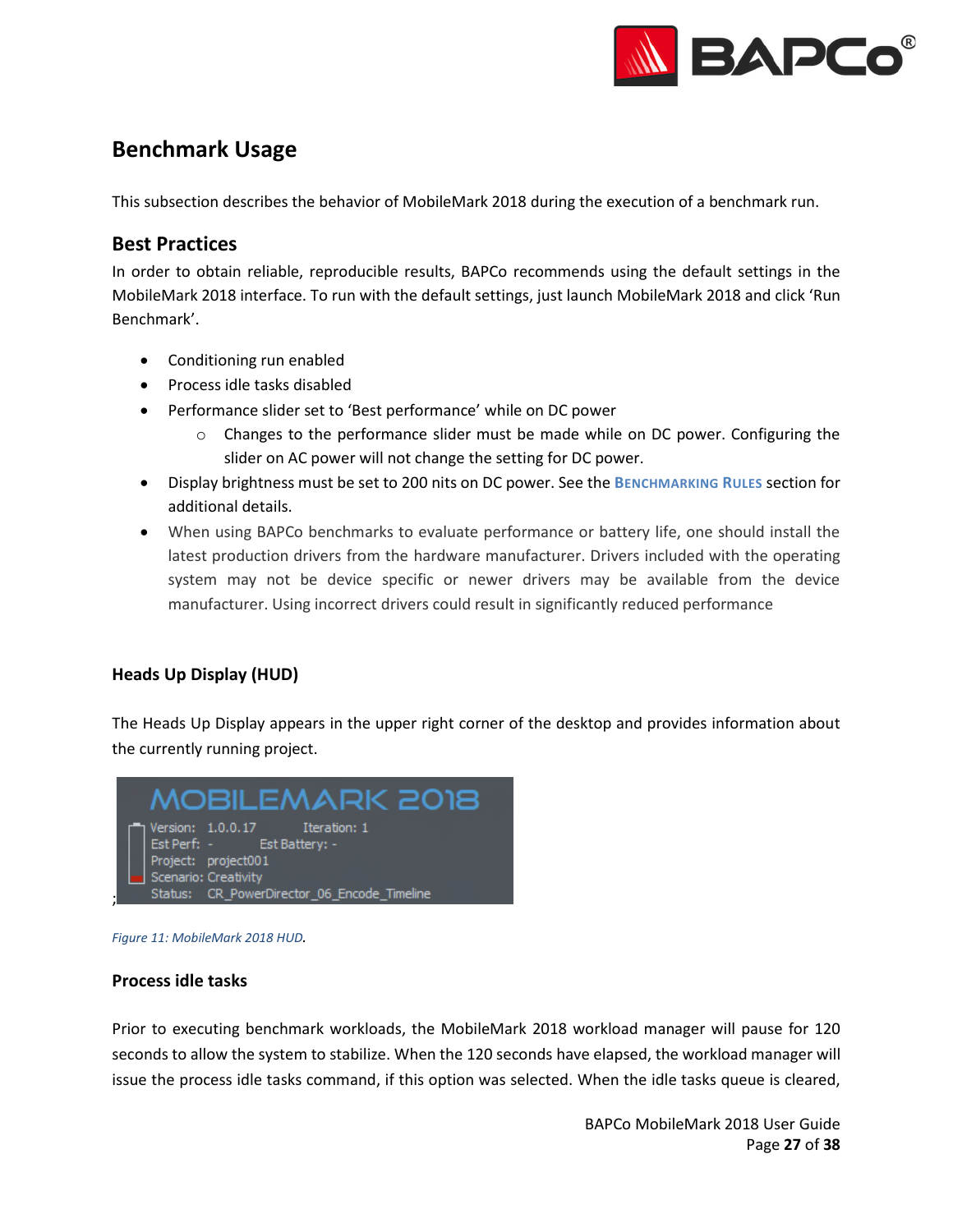

the benchmark workload will begin. Note: Process idle tasks completion time can vary from system to system.

#### <span id="page-27-0"></span>**Keyboard/mouse input blocking**

Once workload execution begins, the workload manager will lock the system to prevent accidental input from the mouse or keyboard from disrupting the workload automation. The workload manager will continue to execute the selected scenarios for the current project, and will display the results at the successful conclusion of the run. Refer to the **S[TOPPING A RUN IN PROGRESS](#page-27-2)** section below for additional information on keyboard and mouse input blocking.

#### <span id="page-27-1"></span>**Error handling**

By default, when MobileMark 2018 encounters an error during the execution of a project, the workload manager will log the error and then reboot the system as long as there is still charge remaining. If the battery is exhausted, the system will shut down and MobileMark will recover at the next reboot.

MobileMark 2018 allows further control of error handling timeouts through the BENCHMARK\_TIMEOUT\_MULT environment variable. This variable can be configured to increase the amount of time a benchmark script waits before throwing an error and either attempting a retry or halting the run. The default value for BENCHMARK\_TIMEOUT\_MULT is 1.0. Increasing the value to 2.0 doubles the error handling timeout, 3.0 triples the timeout, and so on.

#### <span id="page-27-2"></span>**Stopping a run in progress**

If it becomes necessary to stop a benchmark run in progress, follow these steps:

- 1. Press the CTRL-ALT-DEL keys at the same time to bring up the Windows change password screen.
- 2. Click 'Cancel' to return to the desktop.
- 3. Keyboard and mouse input should now be enabled.
- 4. Navigate to the systray in the lower right corner of the screen and find the BAPCo icon, as shown below.
- 5. Right click the icon and choose 'Stop'.



*Figure 13: BAPCo systray icon. The green triangle indicates MobileMark 2018 is running.*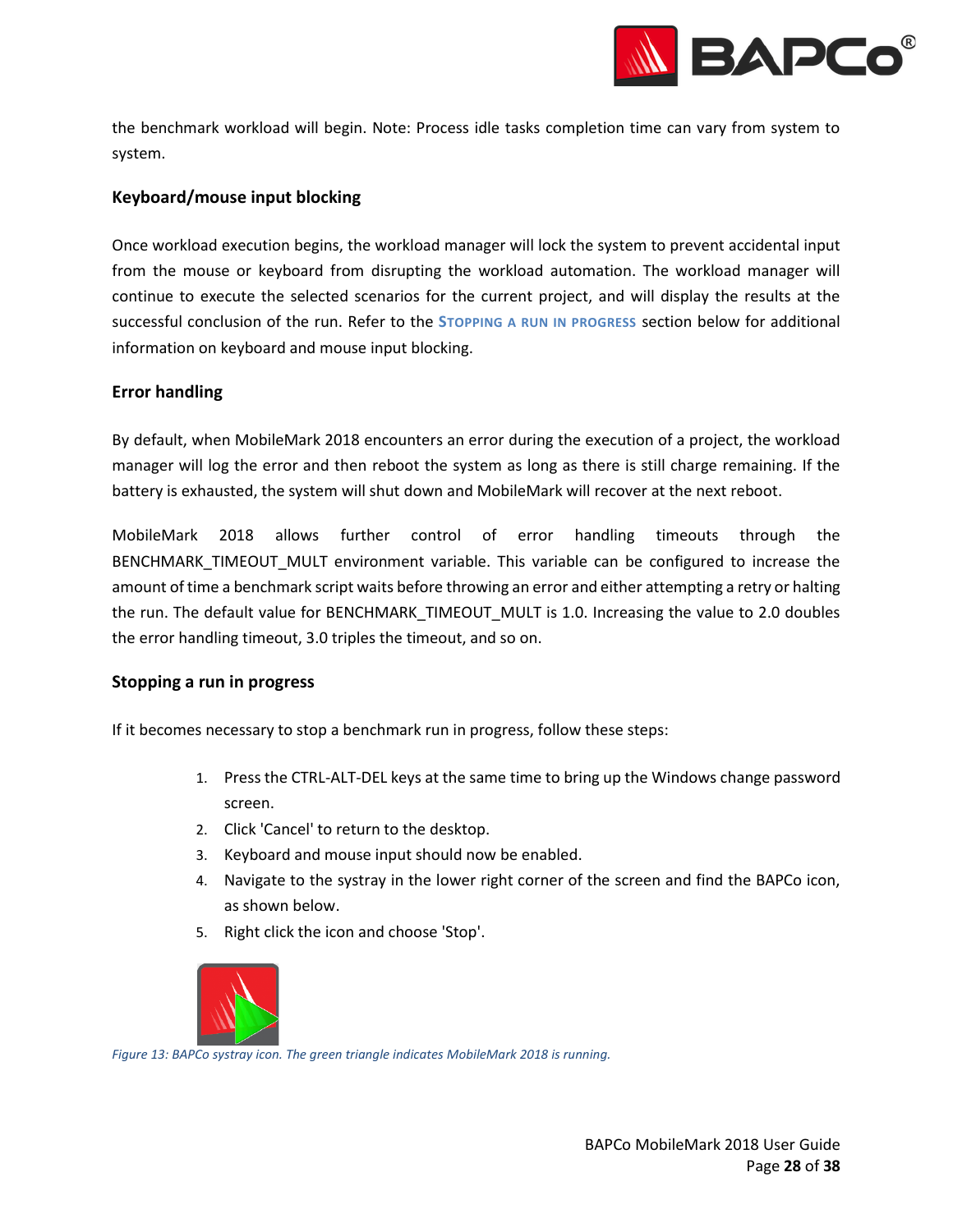

## <span id="page-28-0"></span>**Reference system**

MobileMark 2018 performance scores are normalized using a reference system. The reference system scores '1000' on each of the three scenarios, and on the overall MobileMark 2018 performance qualification. The battery life of the system under test is also reported in hours and minutes. The reference system configuration is listed below.

## <span id="page-28-1"></span>**Lenovo® ThinkPad™ T480s**

- CPU: Intel® Core™ i5-8250U processor @ 1.60 GHz
- Graphics: Intel HD Graphics 620
- Resolution: 1920x1080
- Display Brightness: 200 nits
- OS build version: Windows 10 RS4 build 10.0.17134.228 (64 bit)
- RAM: 1 X 8 GB (Single Channel)
- Storage: 256 GB Solid State Drive, PCIe-NVMe OPAL2.0 M.2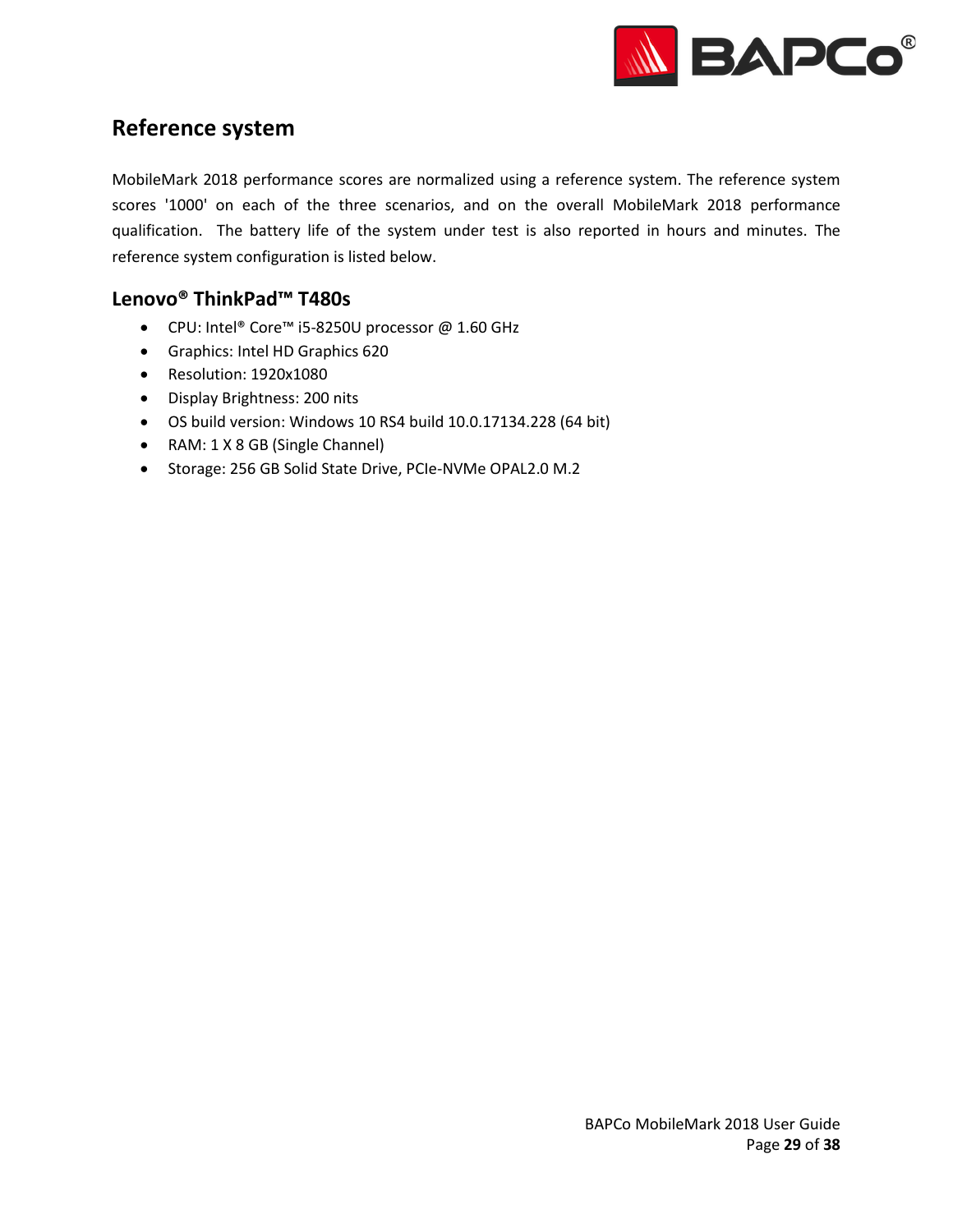

## <span id="page-29-0"></span>**Applications**

The following applications (grouped by scenario) are installed and/or used by MobileMark 2018. Some applications appear in multiple scenarios, but only one instance of the application is installed.

## <span id="page-29-1"></span>**Productivity**

- Adobe® Acrobat® Pro DC
- AutoIT 3.3.14.2
- Google Chrome™
- Microsoft® Excel® 2016
- Microsoft® OneNote® 2016
- Microsoft® Outlook® 2016
- Microsoft® PowerPoint® 2016
- Microsoft® Word® 2016
- Windows Zip

## <span id="page-29-2"></span>**Creativity**

- Adobe® Photoshop® CC 2017
- Adobe® Lightroom® Classic CC
- CyberLink PowerDirector® 2015

#### <span id="page-29-3"></span>**Web Browsing**

- Google Chrome™
- Microsoft Movies & TV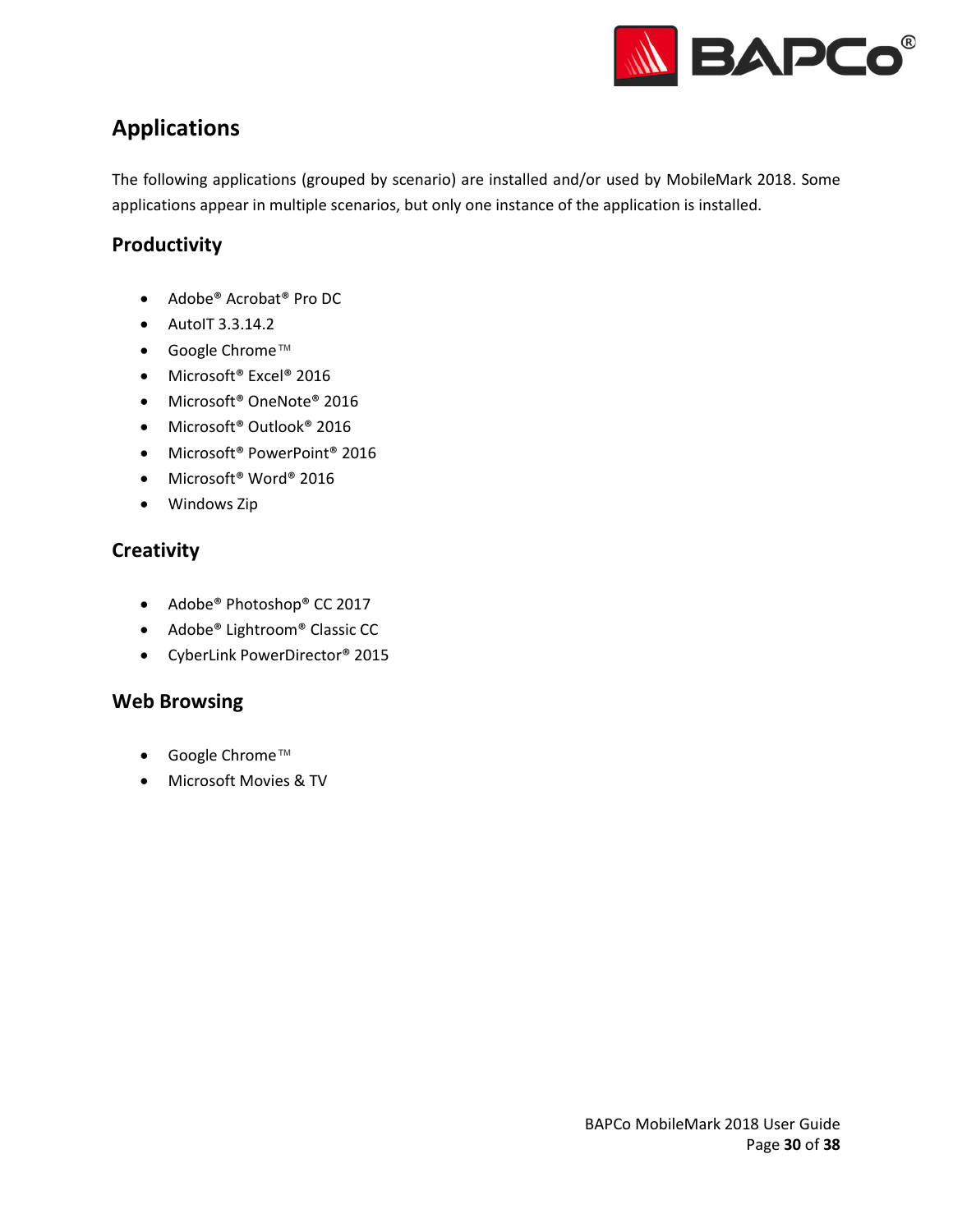

## <span id="page-30-0"></span>**Scenarios**

MobileMark 2018 scenarios and workload descriptions are provided below.

## <span id="page-30-1"></span>**Productivity**

The Productivity scenario models productivity usage including word processing (mail merge, document comparison, and PDF conversion), spreadsheet data manipulation (data modeling, financial forecasting), email creation/management, presentation editing, software development (compiling code), application installation, and archiving files.

## <span id="page-30-2"></span>**Creativity**

The Creativity scenario models editing digital photos (creating HDR and panoramic photos), cataloging digital photos (organizing catalog, use of facial detection to group people), and editing digital video (create a timeline from various source clips and transcode the output).

## <span id="page-30-3"></span>**Web Browsing**

The Web Browsing scenario uses Google Chrome to browse 26 local web pages. Microsoft Movies and TV is used for full screen local video playback of an 8 minute, 4k video clip  $@$  24 fps.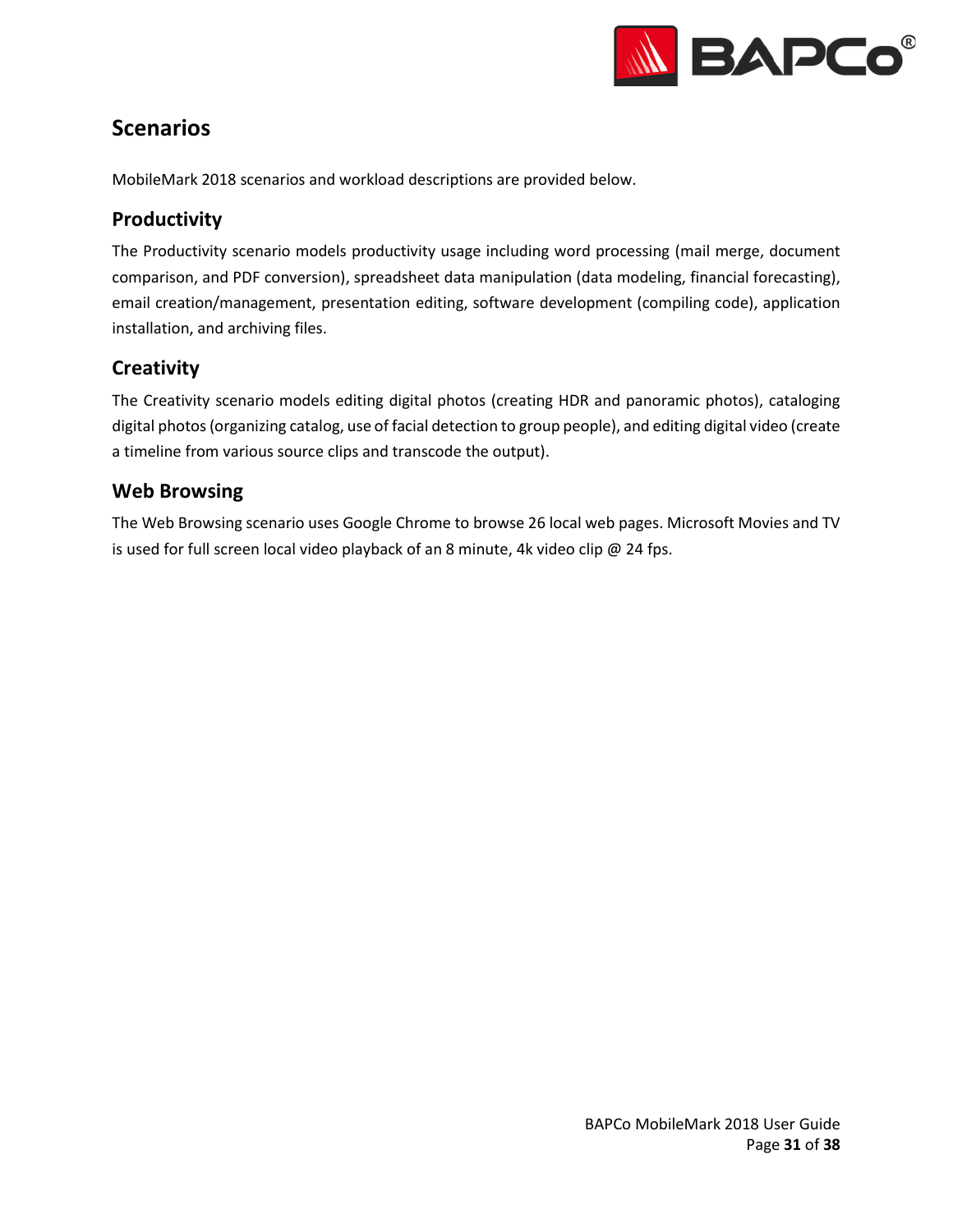

## <span id="page-31-0"></span>**Support**

Technical support for MobileMark 2018 is provided on the web at<https://bapco.com/support> and via email at support@bapco.com. When contacting support please include the following information.

- MobileMark 2018 version, e.g. 1.0.0.123
- System configuration information
- Step by step instructions for reproducing the problem
- Rate of error, e.g. 100%, 50%
- Archive of the benchmark error logs from the failing run
	- Locate the installation folder, for example: C:\Program Files (x86)\BAPCo\MobileMark2018\Config
		- o Copy the MobileMark2018.db file
	- If reporting a problem with installation, locate the benchmark installation logs:
		- o %TEMP%\MobileMark2018\_Disc1.log
	- Archive the database file and the logs listed above using WinZip, WinRAR, etc.
	- Attach the archive file to the support request email sent to BAPCo support, or please upload the archive file through the form at https://bapco.com/support
	- When reporting multiple errors, please include a description for each problem being reported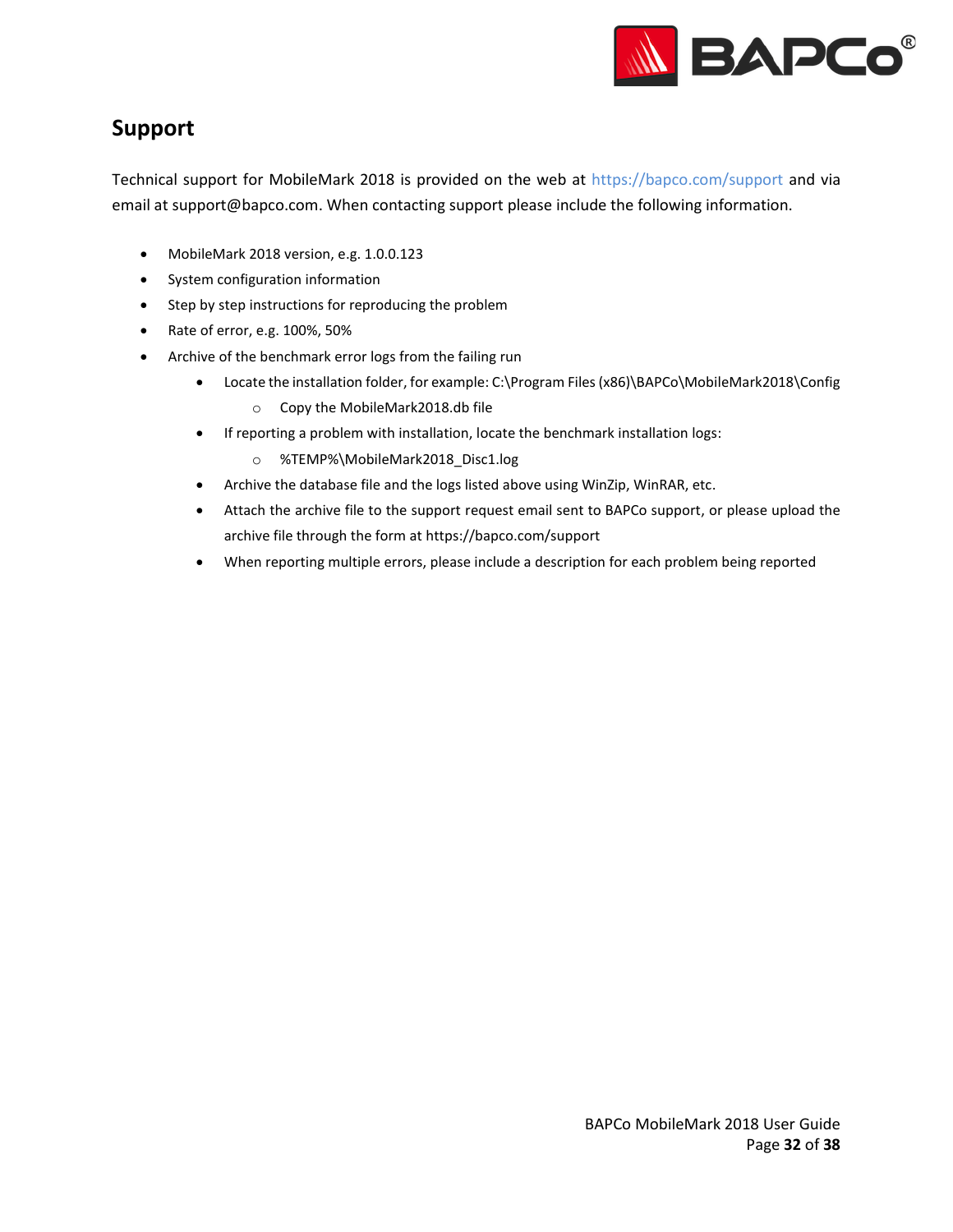

## <span id="page-32-0"></span>**MobileMark® 2018 Benchmarking Rules v1.6**

This document describes the rules governing publication of results derived from running the BAPCo MobileMark 2018 benchmark. Any licensee who wishes to publish such results is obliged to adhere to all rules and regulations described in this document or other documents provided by BAPCo related to execution and reporting of MobileMark 2018 benchmark results. BAPCo reserves the right to change the rules outlined in this document at any time. Licensees are encouraged to consult BAPCo website at www.bapco.com for the latest information regarding execution and publication rules. For more information please consult the Software License Agreement.

#### <span id="page-32-1"></span>**Benchmark Execution**

#### <span id="page-32-2"></span>**Workload Manager**

All benchmarks must be run using the MobileMark 2018 Workload Manager. This utility is an executable program that runs the MobileMark 2018 benchmark. It also includes a module that generates the final benchmark results for the system under test. All published results must be derived only from a complete and correct run of the benchmark. All tests must be performed without modification to any part of the MobileMark 2018 software.

The collective set of hardware and software used in generation of an official MobileMark 2018 result must be available to the public as defined by BAPCo's availability criteria. The following specific rules apply:

#### <span id="page-32-3"></span>**Operating System**

The operating system used to generate and publish results must be a publicly available release from the original software vendor. Consult the product manual at www.bapco.com for the current list of supported operating systems. Upgrade of specific drivers that are released and maintained by vendors other than the operating system vendor (e.g. graphics drivers, disk drivers, motherboard setting files, multimedia drivers) is allowed provided these drivers are publicly available, release-quality drivers from original vendors of such drivers. Licensees may also use operating system service packs, API updates (e.g. Direct X) and other such updates provided they are publicly available, release-quality software from the original vendor, and that they meet the benchmark's Operating System requirements. Licensees should also consult license agreements from individual software vendors to ensure compliance with vendor benchmark restrictions.

#### <span id="page-32-4"></span>**System Configuration**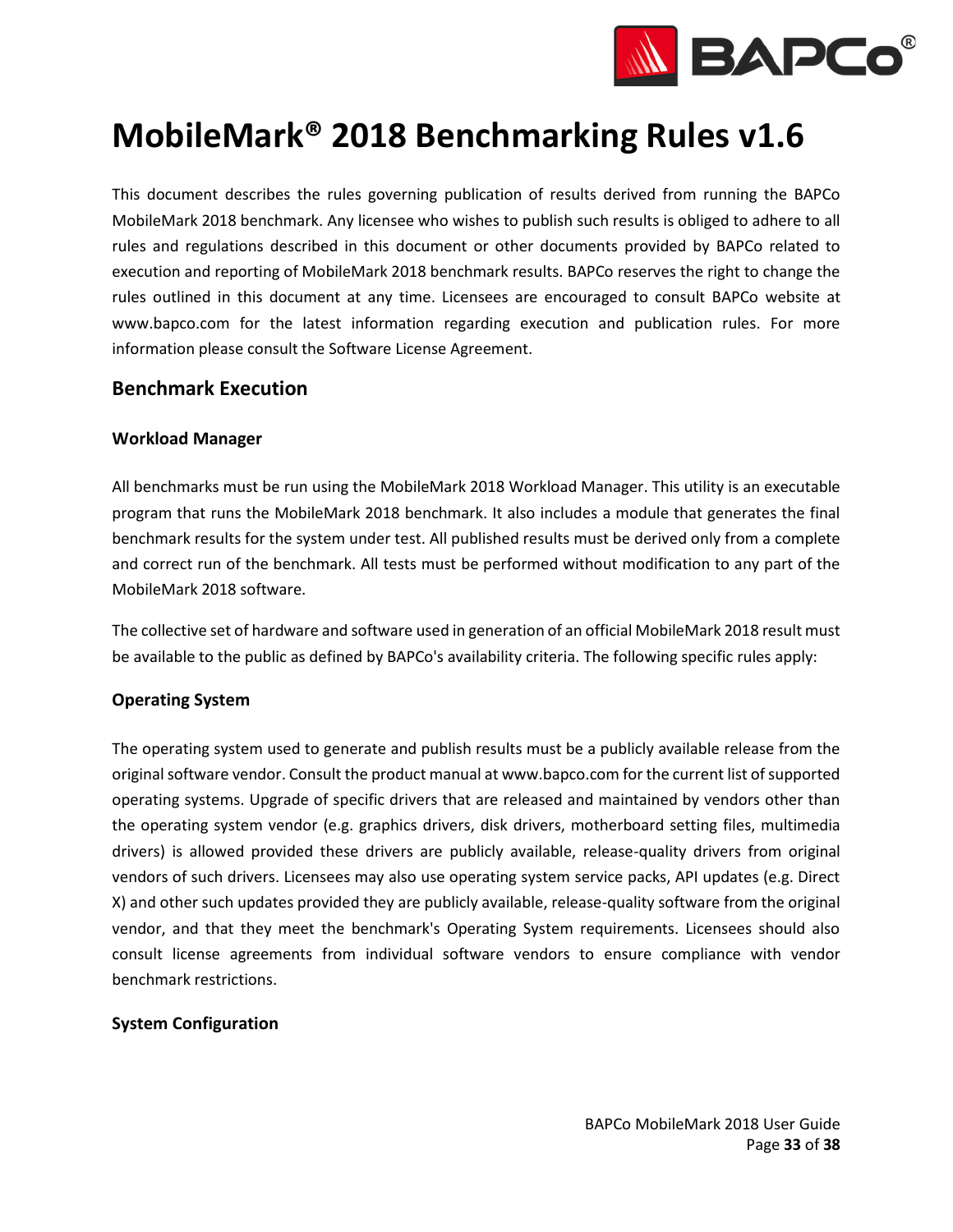

To ensure the integrity of MobileMark 2018 results, test systems must maintain the same hardware configuration and software settings throughout the execution of the test. Any modification to hardware configuration and/or software settings will invalidate the results

#### <span id="page-33-0"></span>**Hardware**

The system hardware used to generate official MobileMark 2018 results must be publicly available at the time of publication or within 60 days thereafter. The system must be purchasable as a complete platform from an Original Equipment Manufacturer within 60 days of publication. Alternatively, licensees may report results for systems which may not be available from an OEM but whose individual components are publicly available and purchasable from various vendors at the time of publication or within 60 days thereafter. Note that the 60-day grace period does not apply to system software. All software used must be publicly available and be of release-quality available from the original software vendor.

#### <span id="page-33-1"></span>**Software**

OEM software used to generate official MobileMark 2018 results has no grace period, and therefore must be release quality and publicly available from the original vendor immediately upon publication of results.

#### <span id="page-33-2"></span>**Performance or Battery Life Enhancements**

Use of performance or battery life enhancements such as using a software utility or other technique is allowed under the following conditions. Any performance or battery life enhancing software must be a release-quality, publicly available offering from the original vendor(s). Any performance or battery life enhancing techniques must be accessible to the public at large. Use of either method must be documented and included with the FDR submission. Performance or battery life enhancing techniques must not compromise the integrity of the system under test or the MobileMark 2018 software. The use of drivers or other software specifically optimized for the purpose of increasing MobileMark 2018 battery life or performance qualification scores is expressly prohibited. BAPCo shall reserve the right to review the usage of such tools or techniques and invalidate submitted results at its sole discretion**.**

#### <span id="page-33-3"></span>**Wireless Connectivity**

MobileMark 2018 requires that the system's wireless network adapter be turned on and associated with a wireless network which is not connected to the Internet for the duration of the test.

#### <span id="page-33-4"></span>**Screen Brightness**

The test system display brightness must be set to a value not less than 200 nits, as measured on DC (battery) power in the center of an all-white screen. Screen dimming or use of ambient light sensing technology to control screen brightness during the test is not allowed. The screen brightness setting must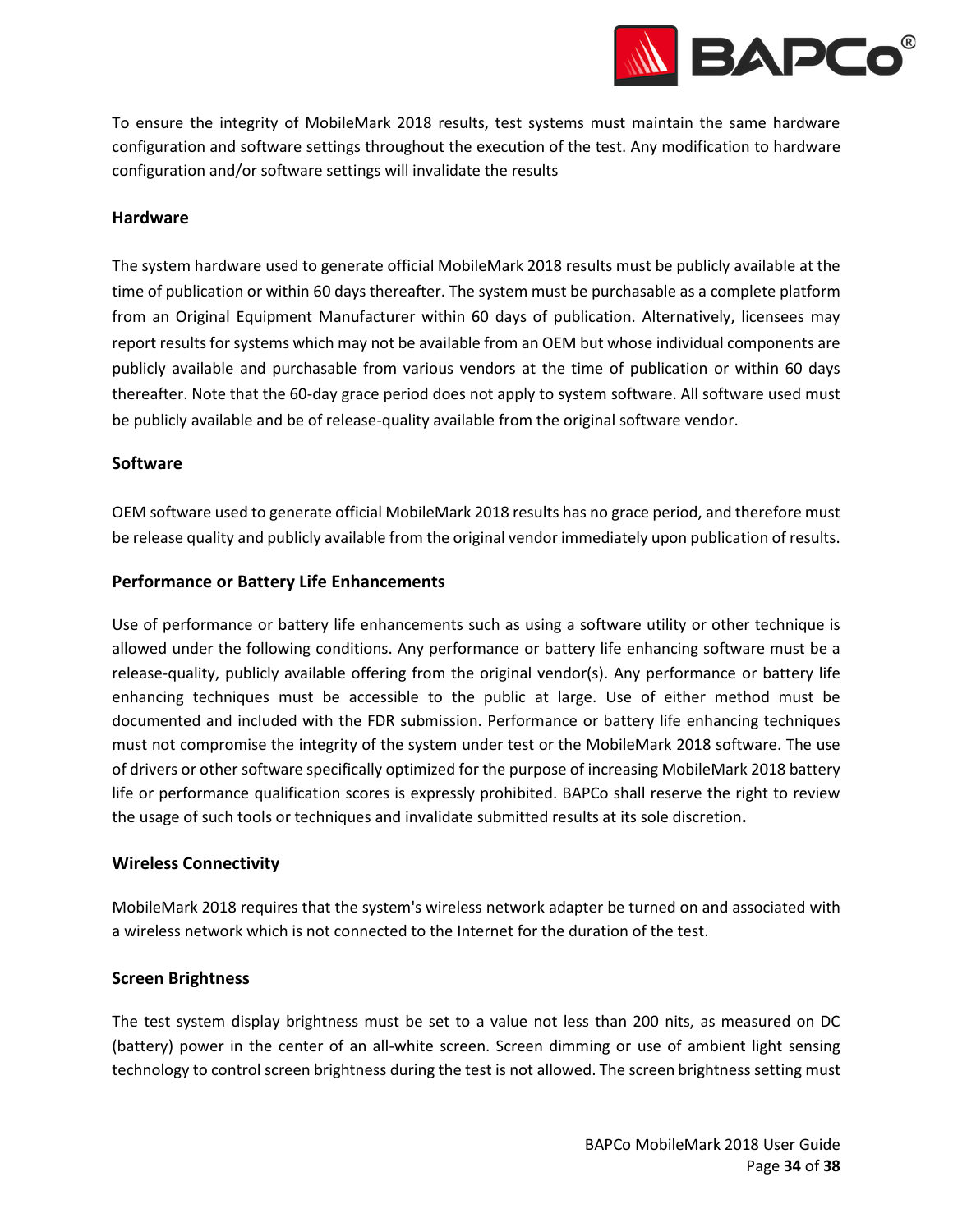

be maintained for the duration of the test, except when screen off or Modern Standby is in use (see below).

In cases where the system display is not capable of reaching 200 nits brightness on DC (battery) power as measured in the center of an all-white screen, the screen brightness must be set to the maximum brightness value as measured on DC (battery) power for the duration of the test, except during periods of screen off and/or Modern Standby. System displays not capable of reaching 200 nits brightness on DC (battery) power must be documented as part of any FDR submission.

#### <span id="page-34-0"></span>**Screen Off**

Use of operating system supported screen off capability is allowed provided that:

- Screen off timeout value must be set to a minimum of 5 minutes on DC power.
- Screen off only occurs during idle periods of the benchmark, only after the point in each idle period where 5 minutes of idle has elapsed.

#### <span id="page-34-1"></span>**Modern Standby**

Use of operating system supported Modern Standby is allowed at the tester's discretion provided that:

- Screen off timeout value must be set to a minimum of 5 minutes on DC power
- Modern standby only occurs during idle periods of the benchmark, only after the point in each idle period where 5 minutes of idle has elapsed.
- The test system meets the requirements of the Microsoft Modern Standby specification: https://docs.microsoft.com/en-us/windows-hardware/design/deviceexperiences/modern-standby
- Standby/Hibernate: Use of operating system supported standby/hibernate capability is NOT allowed, with the exception of Modern Standby when used in accordance with the rules above.

#### <span id="page-34-2"></span>**Windows 10 Performance/Power Slider and Battery Saver Mode**

The Windows 10 Performance/Power slider may be used to configure the system under test, provided that the slider position remains the same for the duration of the test. For slider positions "Better Battery", "Better Performance" and "Best Performance", the Battery Saver threshold must not exceed 20%, and the setting "Lower screen brightness while in battery saver" must be unchecked. When using the "Best Battery" position for slider testing, the Battery Saver threshold must be set to 100% so that battery saver remains in effect throughout the test. The setting for "Lower screen brightness while in battery saver" must be unchecked. Refer to the MobileMark 2018 user guide 'Windows 10 Performance/Power slider' section for details on how to configure the slider for "Best Battery".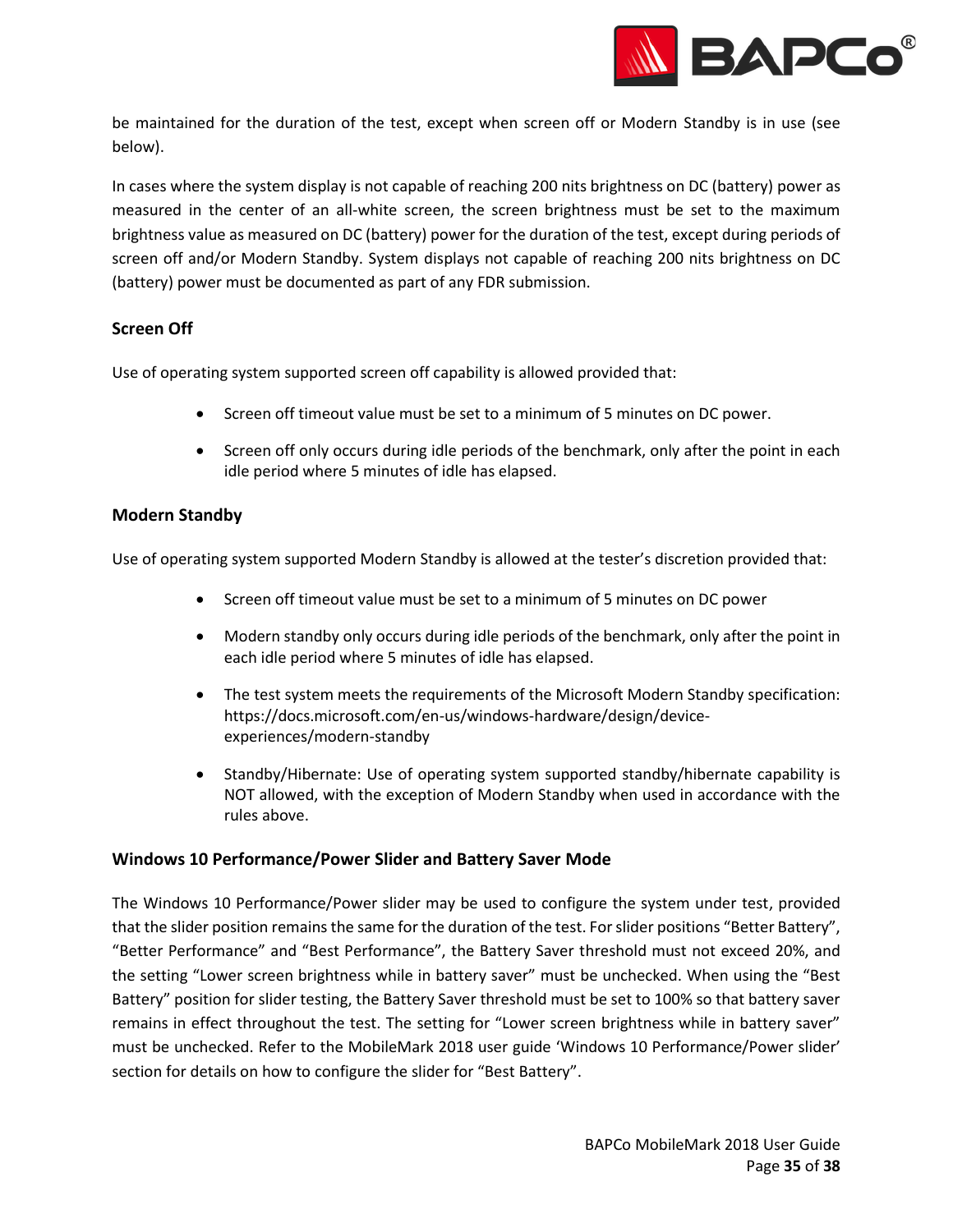

## <span id="page-35-0"></span>**Full Disclosure Report**

A complete Full Disclosure Report (FDR), must be generated by the Workload Manager for all published results. This FDR must include the MobileMark 2018 battery life rating and the performance qualification, as well as the performance scores for each of the three scenarios. Additional information about the configuration of the system under test must also be included in the FDR. The format and the information included in this report is determined by BAPCo. No modifications should be made to the FDR (modifications to the FDR will invalidate the FDR).

#### <span id="page-35-1"></span>**Publication of results**

BAPCo requires all licensees to submit FDRs to the BAPCo website [\(https://results.bapco.com\)](https://results.bapco.com/) for all publicly available published results. Results may be submitted by any of the following methods:

- 1) Clicking the 'submit results' button from inside the benchmark GUI after a completed run
- 2) Uploading results via the online submission form a[t https://results.bapco.com](https://results.bapco.com/)
- Or, if the above options are not available
- 3) Results may be submitted by email to report@bapco.com

Licensees are responsible for retaining FDR records for all published results. Results submitted by email will also be published at results.bapco.com.

All FDRs submitted by licensees to BAPCo are subject to a 10 working day review period. During this review period any BAPCo member can challenge the submitted FDR or submit a counter FDR. When a challenge occurs or a counter FDR is submitted, BAPCo will decide which, if any, of the FDRs will be accepted for inclusion in the FDR database.

Any publication of results must be accompanied by at least the system model number plus any discrepancies between the shipping configuration of that system model and the configuration of the system model actually tested.

Results collected on systems that do not meet the minimum system requirements for running MobileMark 2018 may be published if submitted to BAPCo for inclusion in the FDR database. However, BAPCo will only offer technical support for system configurations that meet or exceed the minimum system requirements for MobileMark 2018.

Any publication of MobileMark 2018 results must include the MobileMark 2018 Battery Life score and MobileMark 2018 Overall Performance Qualification score from the same run.

Any publication of MobileMark 2018 results must include a link to the online results database where the claim has been submitted.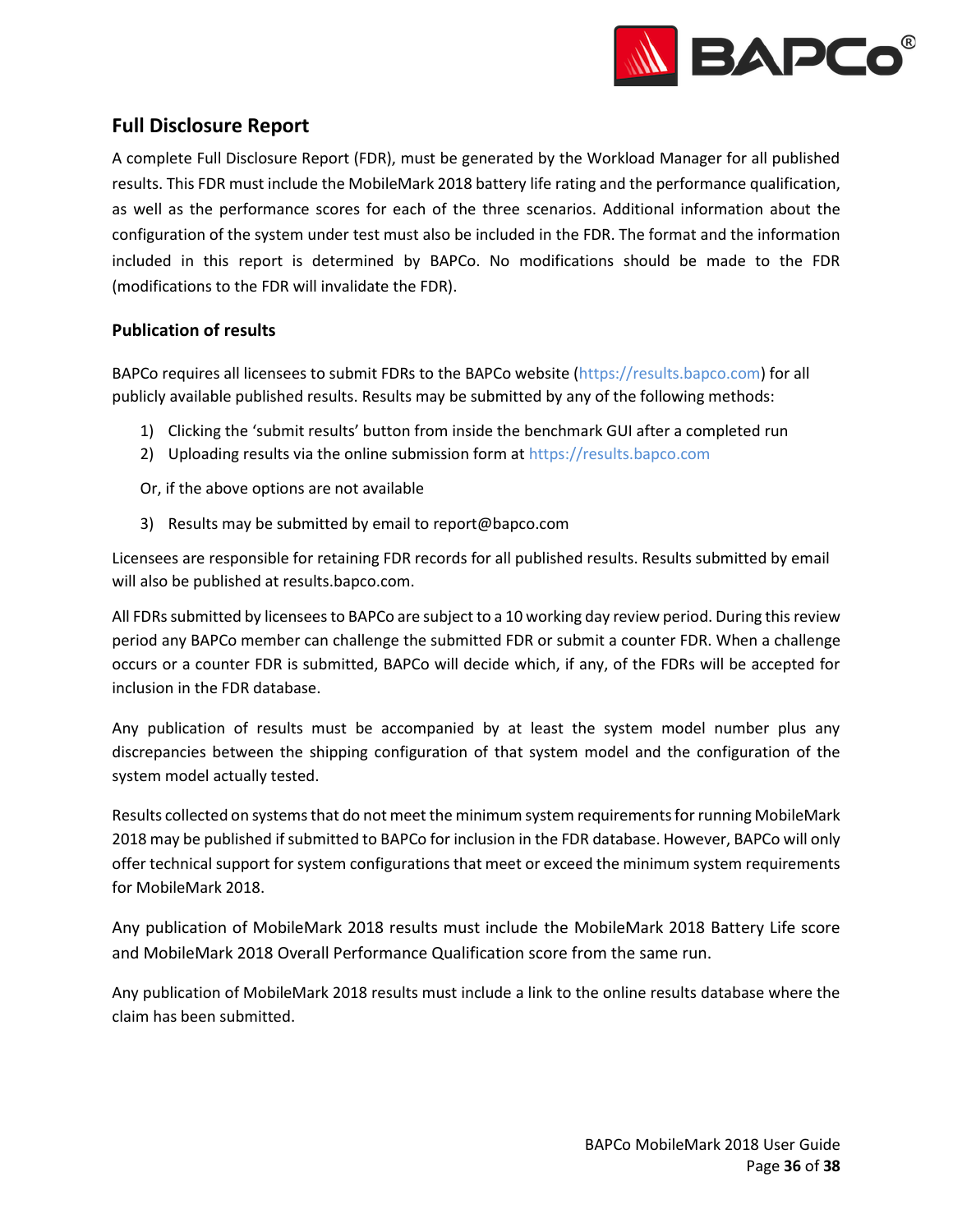

#### <span id="page-36-0"></span>**Relative Performance**

Licensees have the option of publishing the relative performance (and battery life) of two or more systems (for example, "System X is 15% faster than System Y using MobileMark 2018") as long as the licensee adheres to the Benchmark Execution and Publication rules above for all systems.

If a licensee publishes the relative performance of two or more systems and one or more of those systems does not adhere to the Benchmark Execution and Publication rules above, the licensee must state that the performance results are "estimated" or "projected" when making the claim (for example, "We estimate that System X is 15% faster than System Y using MobileMark 2018"). Publishing absolute scores of estimated or projected results is not permitted.

#### <span id="page-36-1"></span>**Availability**

When publishing MobileMark 2018 results, the tested system must be available for purchase by the public either at the time of publication or within 60 days after publication. Note that the 60-day grace period does not apply to system software. All software used must be release-quality and made publicly available from the original software vendor.

#### <span id="page-36-2"></span>**FDR Processing**

The submitted FDRs are processed by BAPCo and classified as:

*Released for publication* - The results are released for publication as filed.

*Rejected* - The results are rejected for publication as filed.

The Released for publication classification is in no way a validation or an endorsement of the results by BAPCo. Licensees are free to publish results as long as a complete and valid FDR has been generated and submitted to results.bapco.com. BAPCo will perform frequent audits of the submitted FDRs and reserves the right to revoke the license granted to licensees who have not adhered to the regulations described in this or other MobileMark 2018 documentation. In the case where an FDR is returned to the licensee with rejected classification, the licensee must immediately stop publication of the rejected results until the matter is clarified by BAPCo. Any publication of results must be accompanied by at least the system model number plus any discrepancies between the configuration of the stated model number and the configuration of the system tested. Any publication of MobileMark 2018 results must include the MobileMark 2018 Battery Life score and MobileMark 2018 Overall Performance Qualification score from the same run. The term MobileMark is a registered trademark of the Business Applications Performance Corporation and may only be used in conjunction with performance metrics generated by the MobileMark 2018 Workload Manager. Any other performance characterizations may be made but must be derived from the performance metrics generated by the Workload Manager. The terms